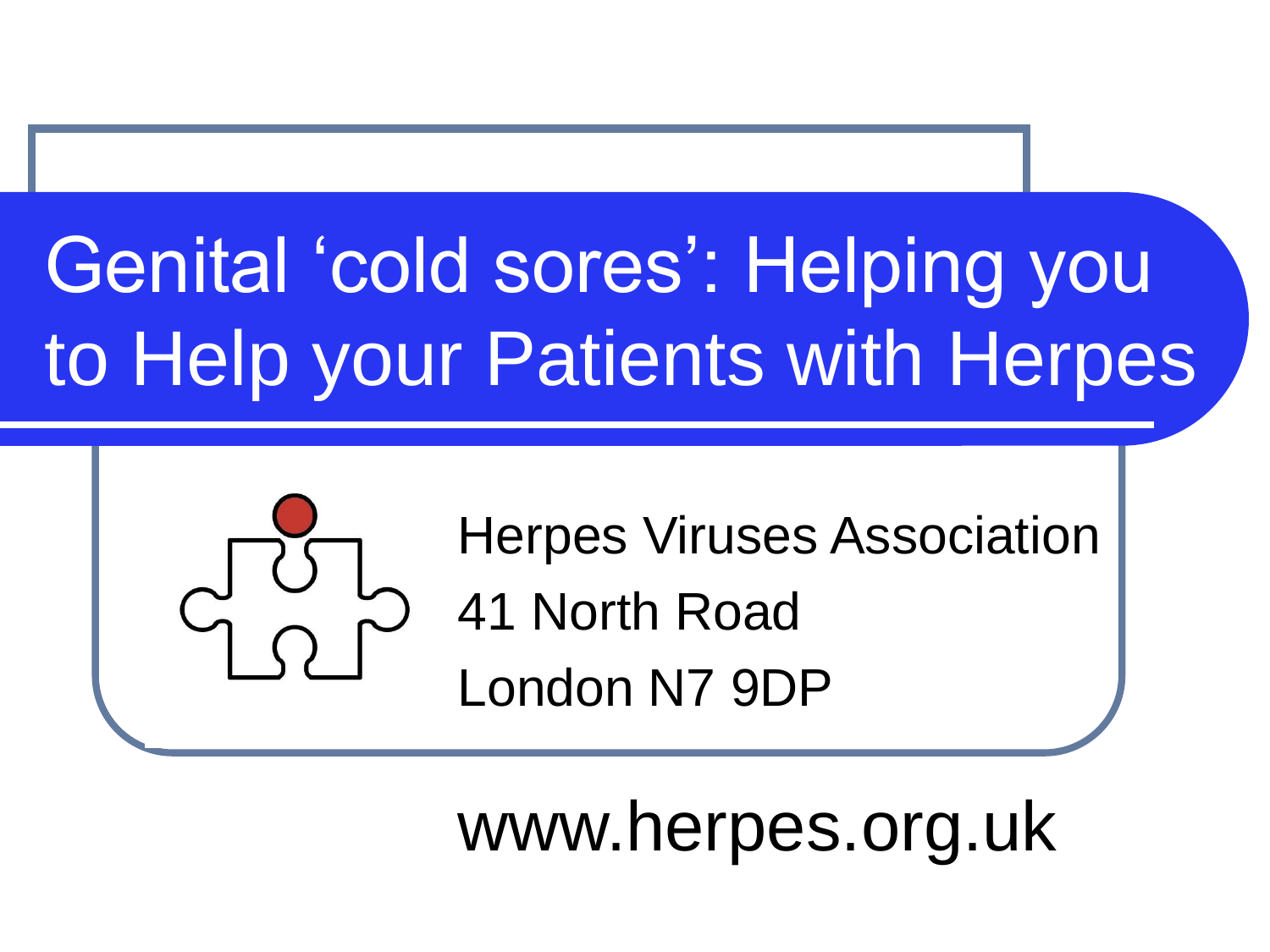### Your speaker…

Marian Nicholson:

- volunteer since 1985, when the charity was registered
- director of HVA from 1995
- member of the British Association of Sexual Heath and HIV (BASHH) "HSV special interest group" since 2004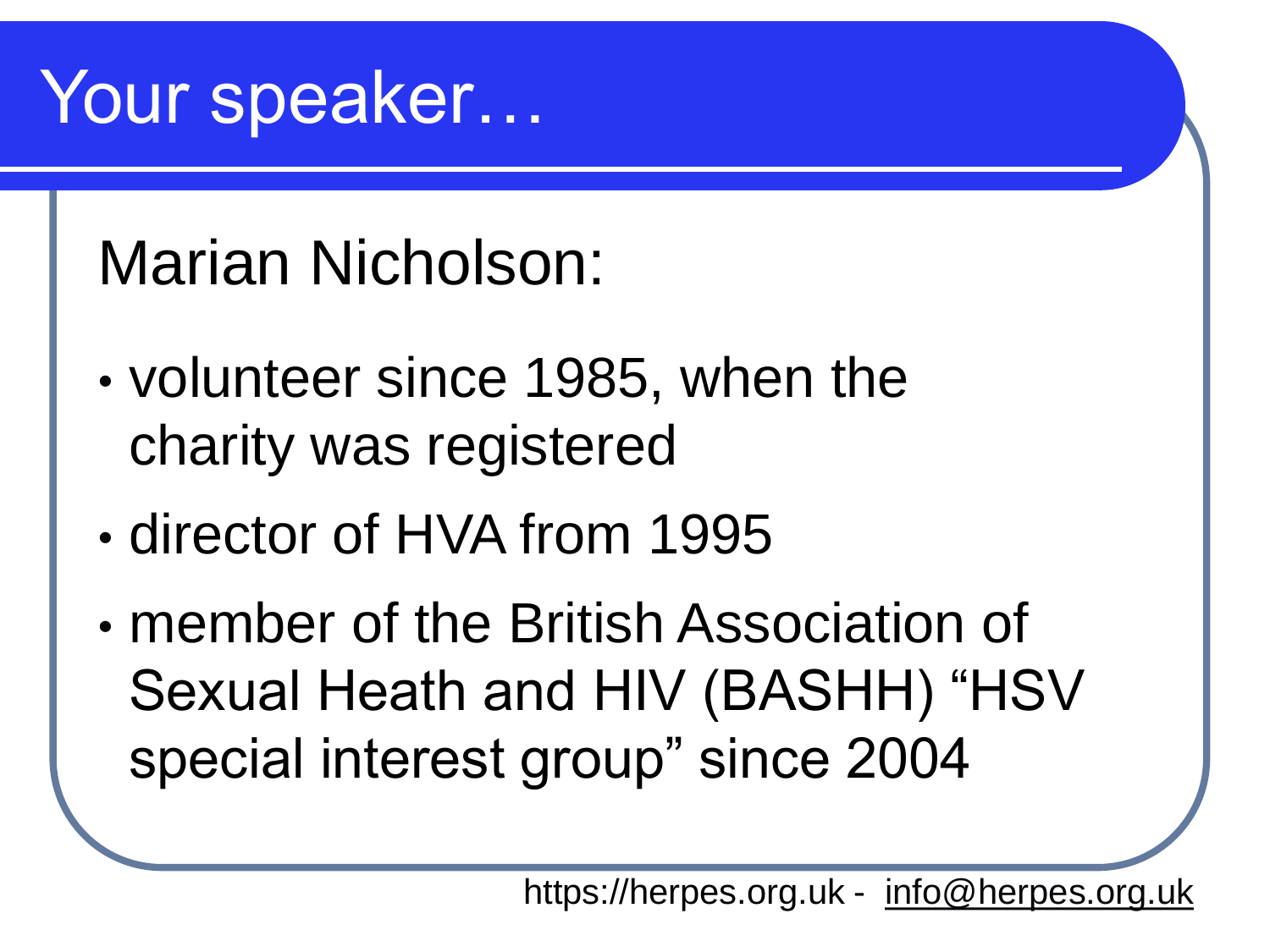### Who we are, what we offer

- ⚫ *Herpes simplex – the guide*: up to 10,000 copies distributed each year via GUM clinics
- Website: around 400,000 visits yearly
- 5 posters: accepted for BASHH, ASTDA and BASHH/ BHIVA conferences
- Zoom talk at IUSTI, Sep 2020 (Int. Union against STIs)
- ⚫ Article in *Int. J. STI and AIDs*, November 2020



● Trials: 9 herbs trials/studies have found 3 useful herbal products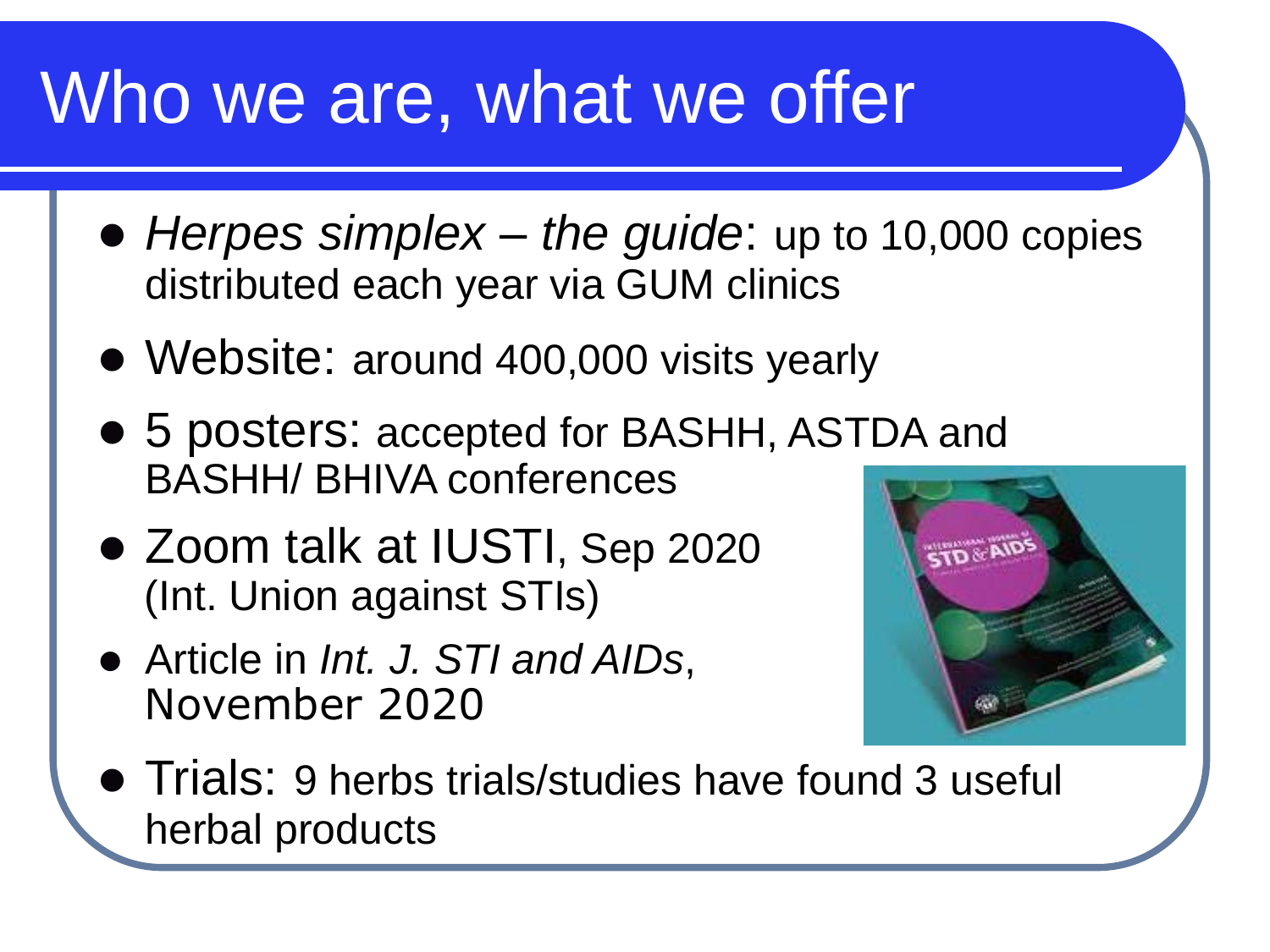### Who we are, what we do

The HVA's contact details are regularly given to patients by STI clinic staff – but we get no funding.

For the public, we have two office staff who:

- ⚫ Answer questions sent through Facebook Messenger
- ⚫ Answer email enquiries from patients and family members
- ⚫ Answer questions sent to the HVA website
- ⚫ Attend meetings organised by patients around the country (pre-COVID)
- Host one drop-in session a month in central London
- ⚫ Host two Zoom sessions a month details on website.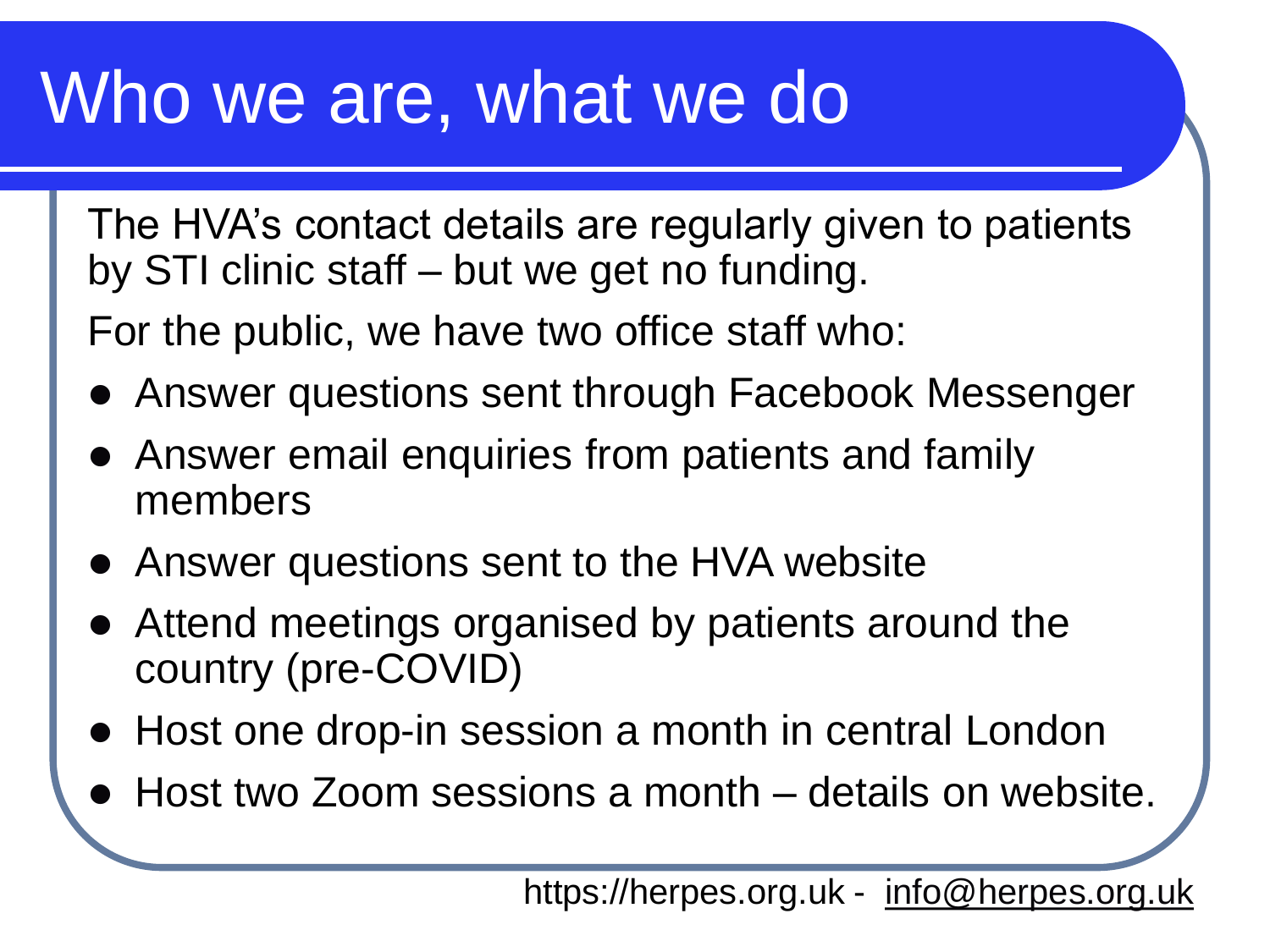# **Helpline**

- ⚫ Daily helpline weekdays, some weekends
- Helpline logs over the year show that:
	- average session: 9.2 calls
	- average duration of call: 13.3 minutes (range 2 to 102 minutes)
	- satisfaction score: 9.7 (out of 10)



⚫ For members: quarterly journal *SPHERE* and leaflets for members; 'workshops' on talking to a new partner; seminars; 'buddies'; events…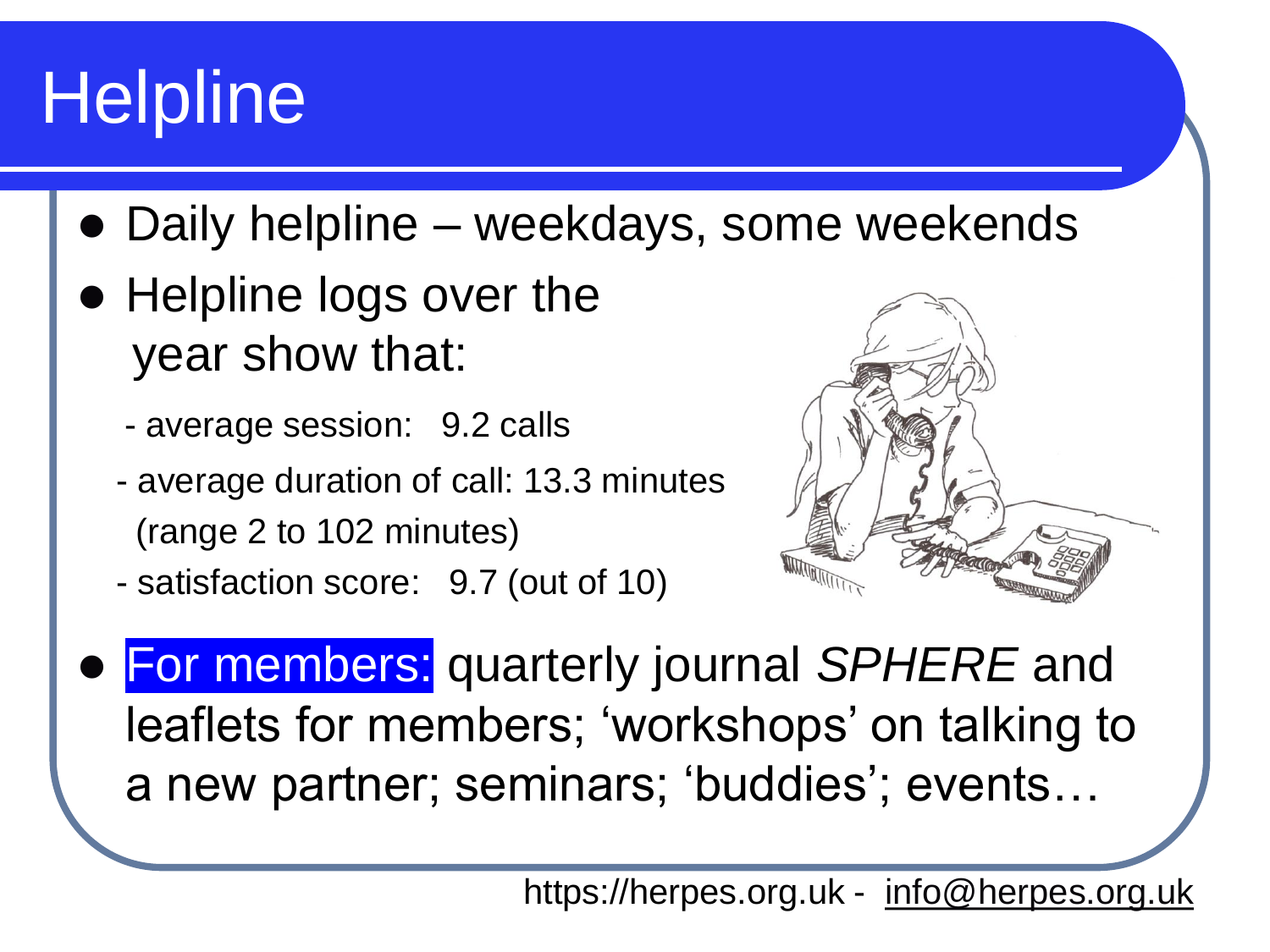# Today's programme

- ⚫ Some 'medical' slides with useful facts to support your patients… (Generally based on the BASHH guideline, 2014 – and the joint guidelines on childbirth by RCOG and BASHH)
- ⚫ **What you can say to help the patient**
- ⚫ The legal situation
- ⚫ What we'd like you to do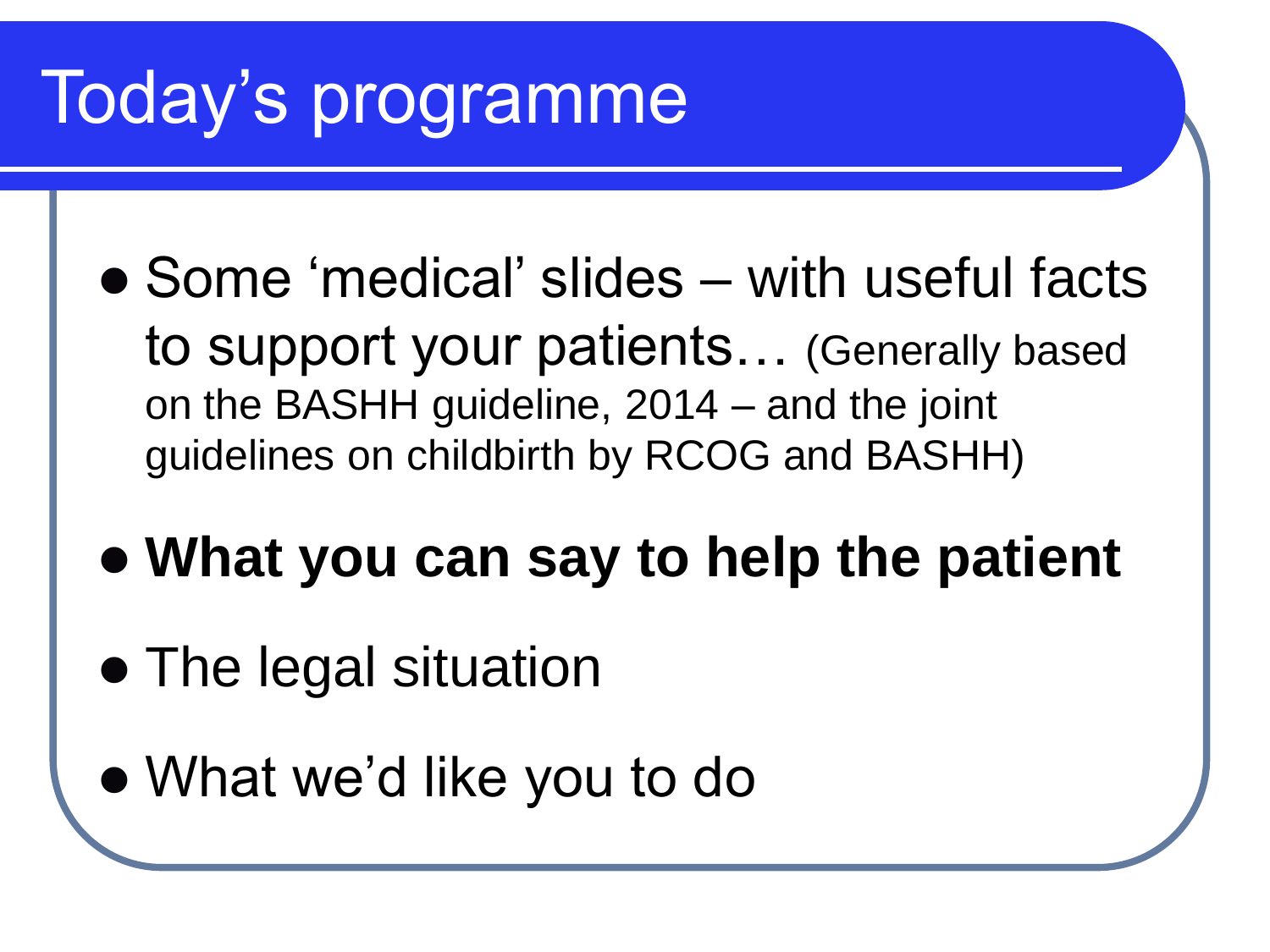### Diagnosis – virus detection

- ⚫ **Diagnosis has to be by swab test from active symptoms.**
- ⚫ But treat empirically early treatment works best.
- ⚫ Patients could have 'little cut', 'infected hair follicle', 'sore/itchy patch', 'little pimple' – or the classic blister! Tends to be more sensitive than other skin conditions.
- ⚫ Patients can buy blood tests (for HSV antibodies). All such serology tests are unreliable: up to 30% false negatives.\* I.e. negative or equivocal result from a person with a viral culture that was positive.
- ⚫ HSV-1 antibodies could be from genital or facial infection.

⚫ **Serology may be helpful in the following situations (BASHH):**

- recurrent genital disease of unknown cause
- investigating asymptomatic partners of patients with genital herpes, especially pregnant women

\* van Rooijen MS, Roest W, Hansen G, et al. Sex Transm Infect doi:10.1136/sextrans-2015-052213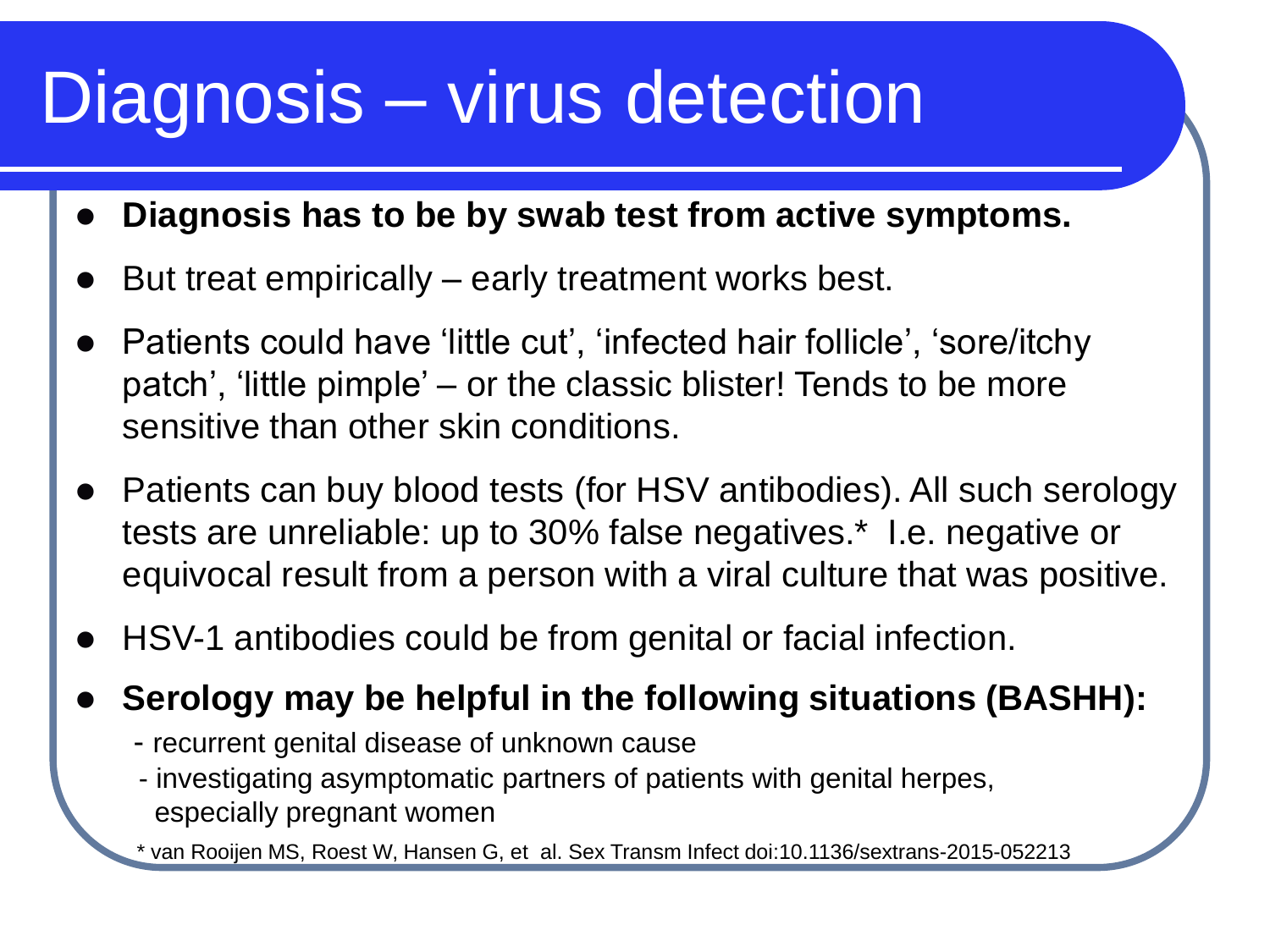# Differential diagnoses: 29

- ⚫ Herpes zoster (3% of genital sores)
- ⚫ Candida albicans (thrush) (also oral)
- ⚫ Lichen sclerosus
- ⚫ Lichen planus (also oral)
- Lichen simplex
- ⚫ Syphilis (also oral)
- **Chancroid**
- ⚫ Moluscum contagiosum
- ⚫ Lymphogranuloma venereum
- ⚫ Bartholin's cyst
- ⚫ Behçet's syndrome
- ⚫ Eczema
- **Scabies**
- **Urticaria**
- ⚫ Erosive balanitis
- ⚫ Proctitis (in MSM)
- ⚫ Pemphigus vulgaris (also oral)
- ⚫ Pityriasis rosacea
- ⚫ Reiter's syndrome
- **Boils**
- ⚫ Orf
- ⚫ Trauma (including dermatitis artefacta)
- ⚫ Drug reactions
- **Malignancy**
- **Pyoderma**
- ⚫ Enteroviral infection
- ⚫ **Primary facial symptoms may be confused with** 
	- ⚫ Impetigo
	- **Tuberculosis**
	- ⚫ Aphthous ulcers
	- ⚫ Tonsillitis or teething in infants.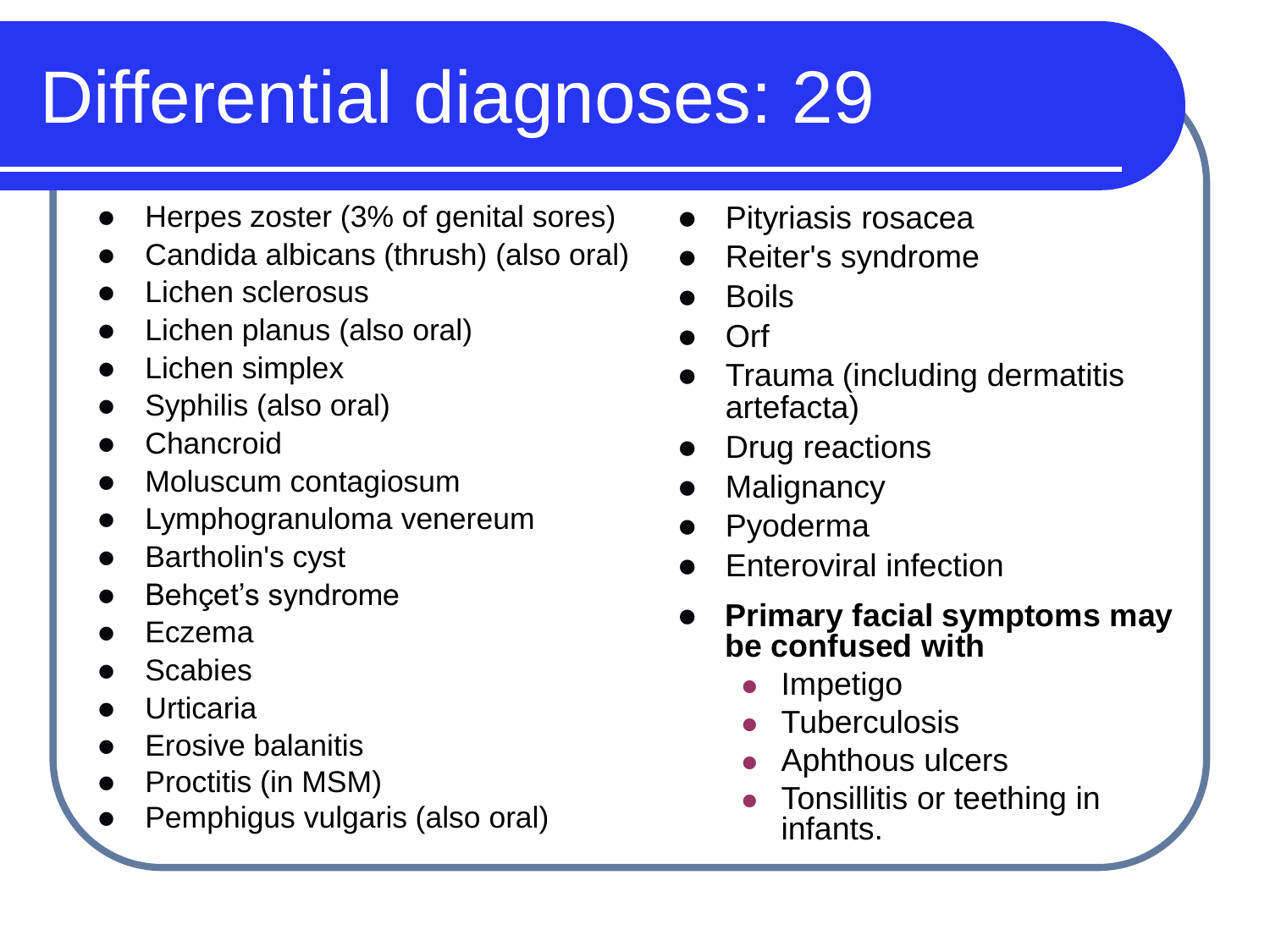## Herps simplex is common

Only one in three knows they have it…

```
Statistics in UK – age 15
25 in 100 children have herpes simplex type 1
```

```
Statistics in UK - age 25
6 in 10 = type 1
```
1 in  $10 =$  type 2

Statistics in Australia\* – 35-44 year age group: Women: 85% have type 1 (Men 77%) Women: 22% have type 2 (Men 19%)

London research found that if a person has had 7 partners, they are more likely than not to have genital herpes…

• Cunningham AL, Taylor R, Taylor J, Marks C, Shaw J, Mindel A. Prevalence of infection with herpes simplex virus types 1 and 2 in Australia: a nationwide population based survey. *Sex Transm Infect* 2006;**82:**164-168 doi:10.1136/sti.2005.016899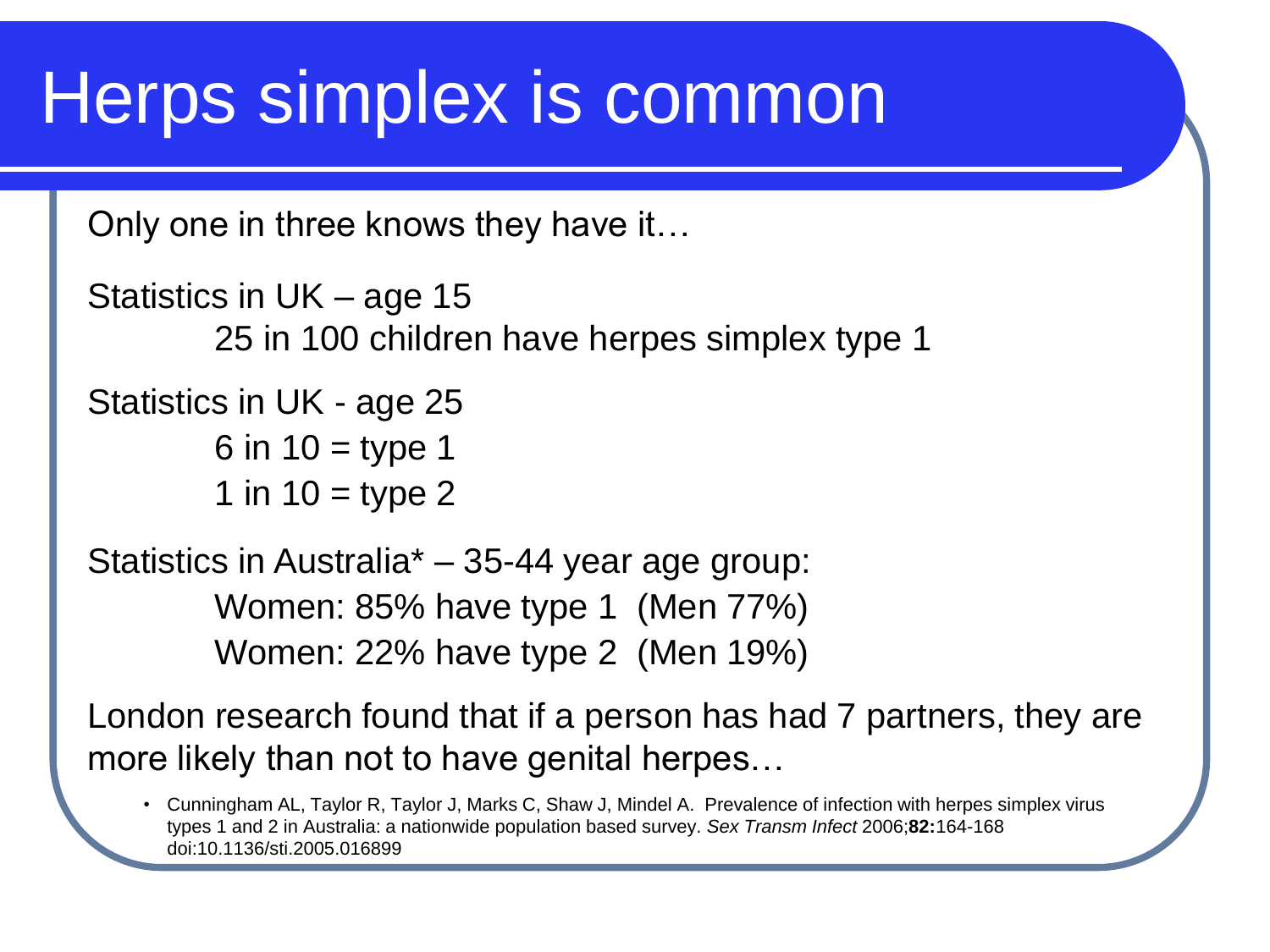#### Poll 1: How soon will a patient notice symptoms?

4 or 5 days

2 days to 2 weeks

Indefinite

None of the above

All of the above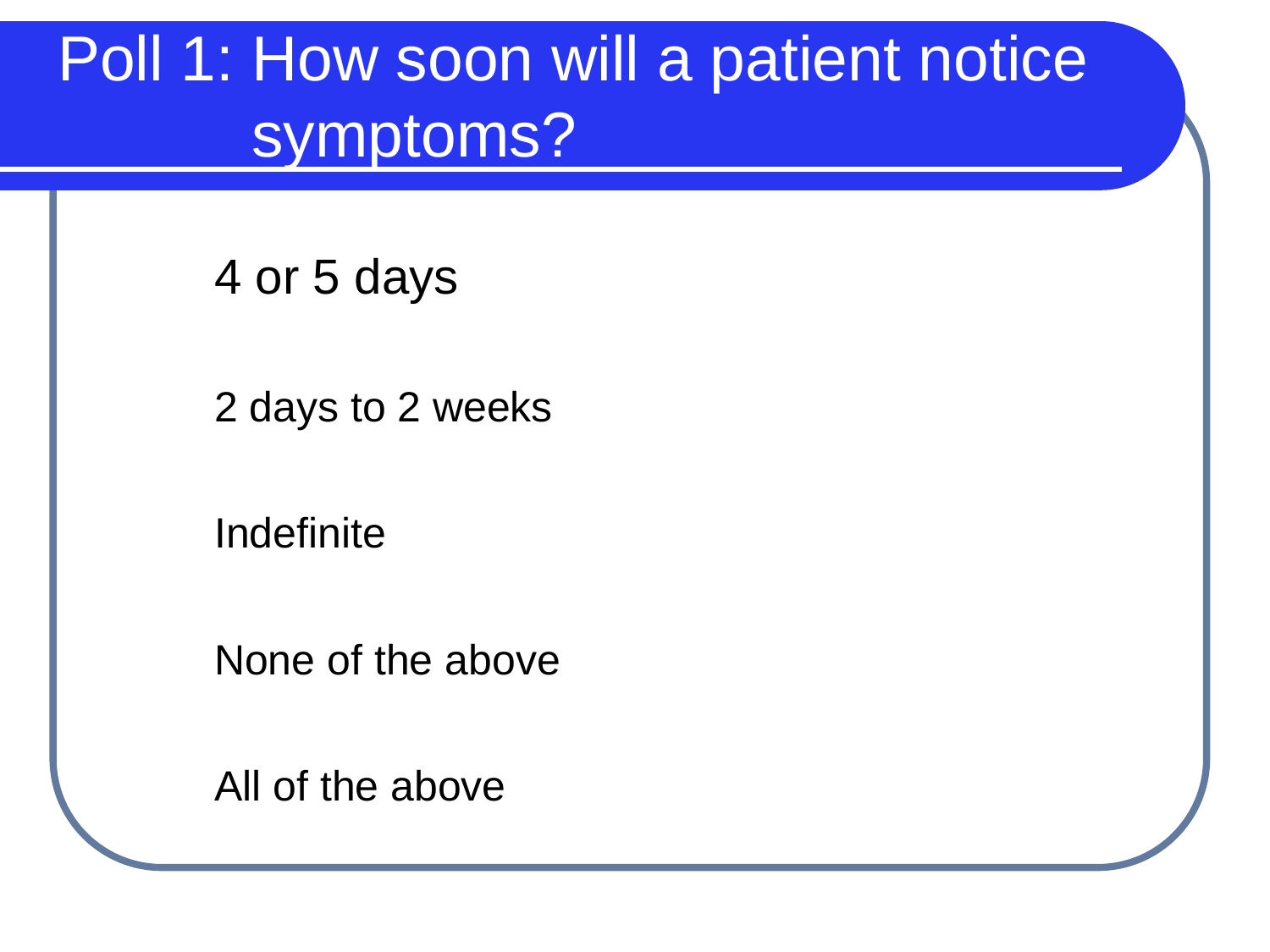### **Transmission**

Herpes simplex is caught by skin contact, with the affected area (usually face, fingers, genitals), when the virus is active, with friction. It is not airborne.

It is not caught off towels or sheet, cups or cutlery, baths or Jacuzzis.

It can appear years after infection, so you cannot use it to prove infidelity. (Unlike most STIs.) **Some people notice first symptoms years after original infection so:**

**It isn't necessarily caught from the most recent partner.** ('Cheaters charter'?)

Partners with same type are highly unlikely to reinfect each other.

Partners with the 'other' type have partial protection, i.e. reduced chance of symptoms.

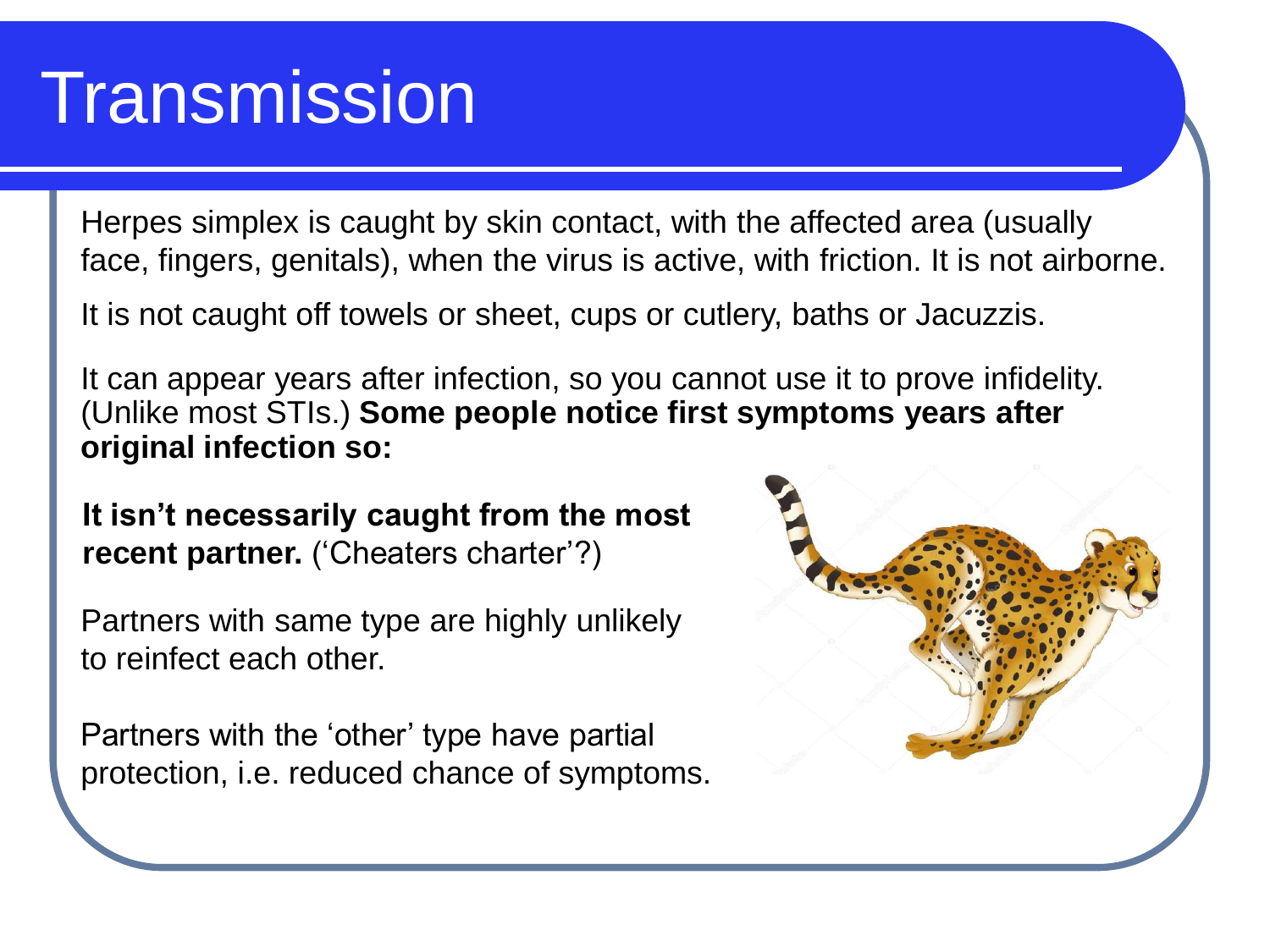# c. Bright side (2)

**Two virus types**: either type can be caught anywhere, but -

- ⚫ Most people only catch one type.
- Each type gives partial protection against the other.
- $\bullet$  Oral sex  $+$  cold sores = genital infection
- ⚫ Type 2 is more likely to recur on the genitals: 4.6 outbreaks in first year.
- ⚫ Type 1 is more likely to recur on the face when genital, just 0.8 outbreaks.

**It's not spread around the body once the primary infection is over** – though it can appear nearby, within the dermatome.

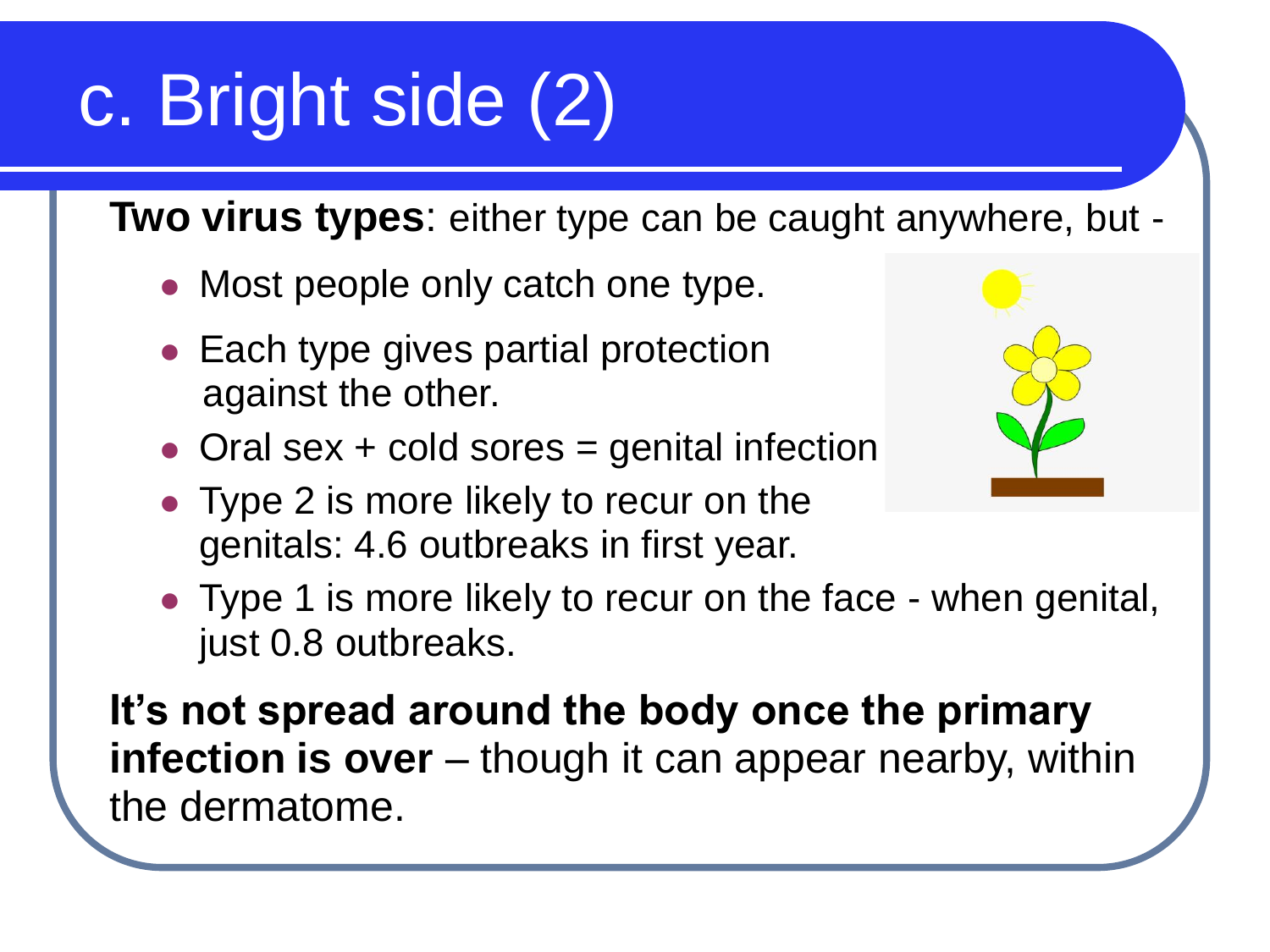### Dermatomes – S1 to S5

⚫ Slices are 'like walking a dog through a bacon slicer'



46% of women and 19% of men report anal recurrences.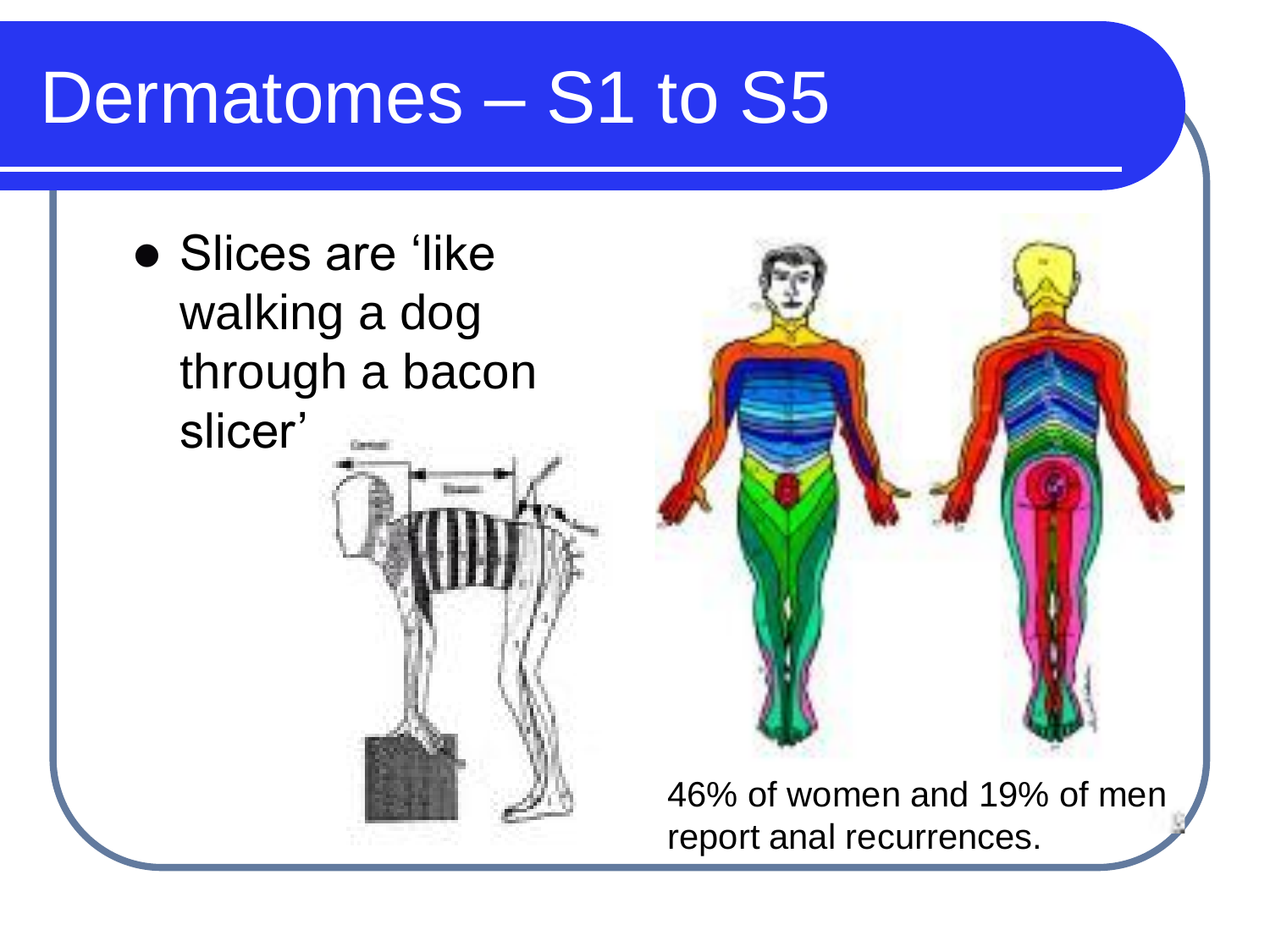# Asymptomatic shedding

- Only from the affected area. (Yes, this needs to be said!)
- People taking part are not 'normal' no controls and the need to do swabs will raise chance of viral activity.
- 19% don't shed virus asymptomatically.
- NAATs pick up low levels of virus even viral particles!
- It happens just before/after outbreak.
- It becomes less frequent –after a year the level of shedding is way down.
- 7 out of 10 people by age 25 are carriers, they shed too.
- PCR tests show 1.3% adults are shedding type 1\* orally but we don't kiss through cling-film

<sup>\*</sup> Reichart PA. Oral mucosal lesions in a representative cross-sectional study of aging Germans. Community Dent Oral Epidemiol 2000; 28: 390–398.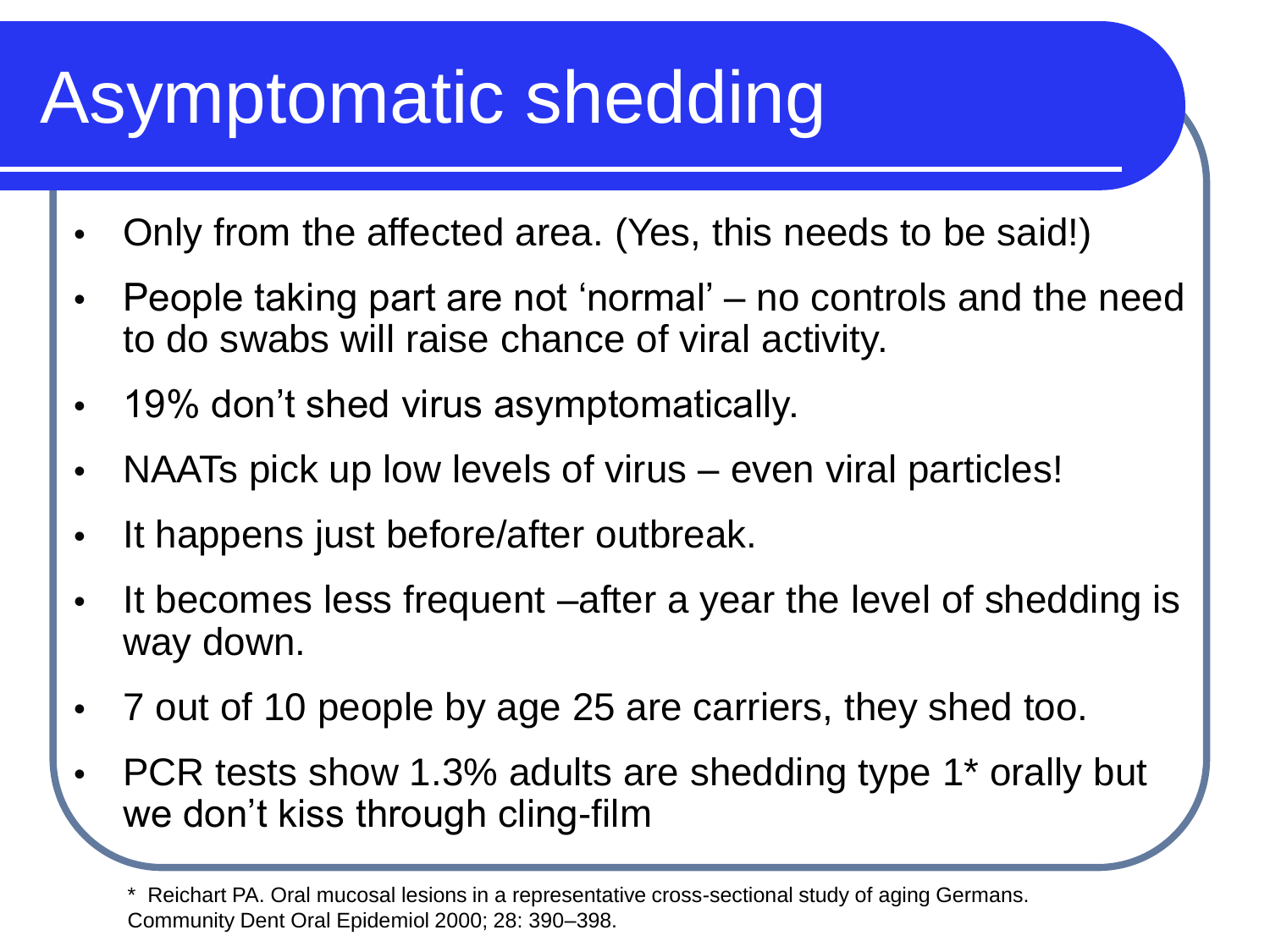#### Poll 2: Short course therapy for a recurrence (episodic treatment):

- 200 mg five times a day for 5 days
- 400 mg twice a day for 5 days
- 800 mg three times a day for 2 days
- ⚫ I don't know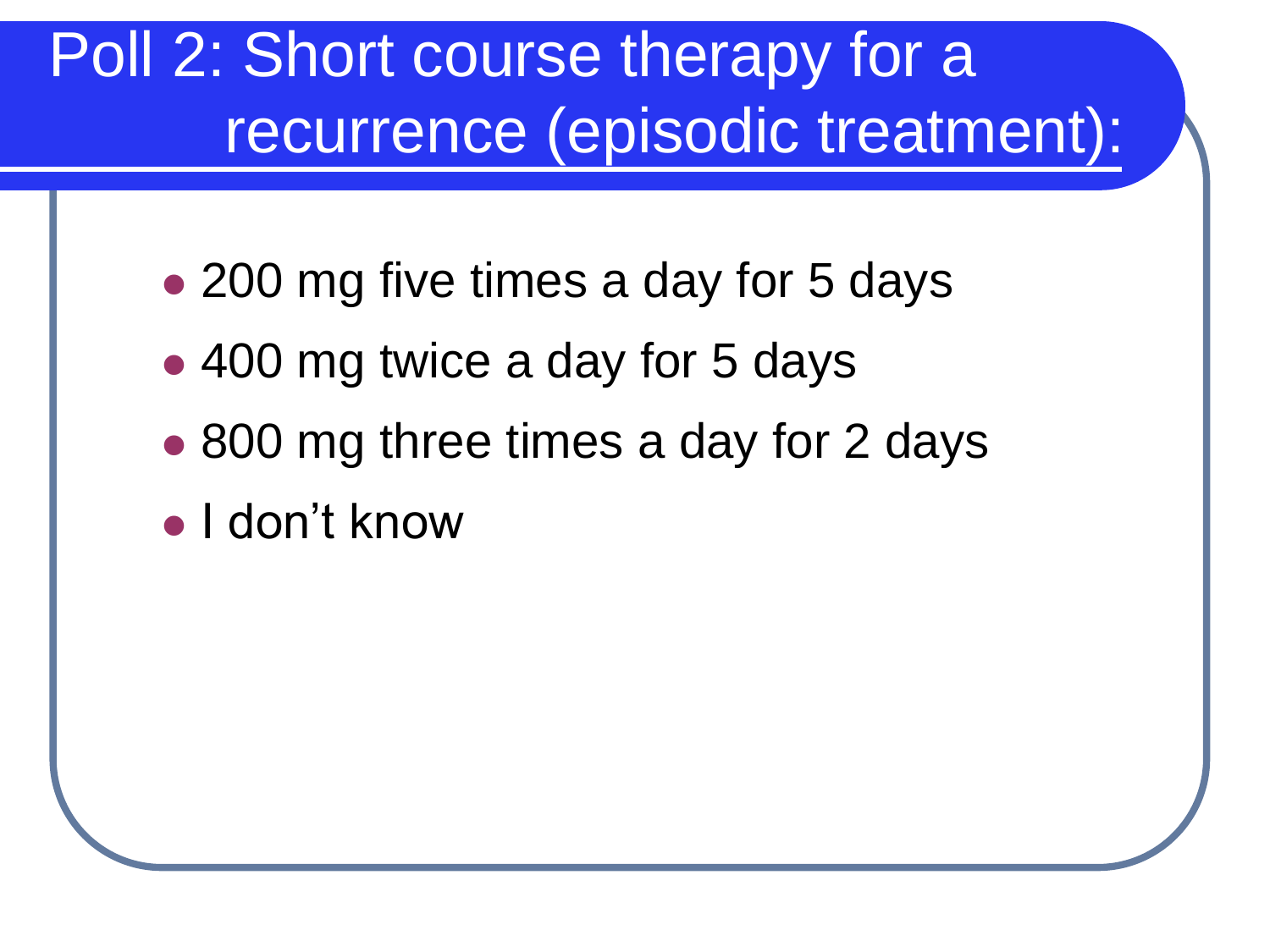## Antiviral regimen - from BASHH guidelines

#### **First symptoms** (primary or initial)

- aciclovir 400 mg three times a day, 5 days
- valaciclovir (Valtrex) 500 mg bid, 5 days
- famciclovir (Famvir) 250 mg tid, 5 days (NB v. pricey!)

#### **Recurrences:**

- 1) Short course (episodic) therapy: **NB therapy must be self-initiated, preferably within 6 hours.**
	- aciclovir 800 mg tid, 2 days
	- valaciclovir (Valtrex) 500 mg bid, three days
	- famciclovir (Famvir) 1 gram bid, one day (NB v. pricey!)

#### 2) Suppression – 12 months supply:

- aciclovir 400 mg bid (or tid) E70
- valaciclovir (Valtrex) 500 mg daily £74
- If these don't work double the dose. Or finally:
- famciclovir 500 mg bid **E4,602**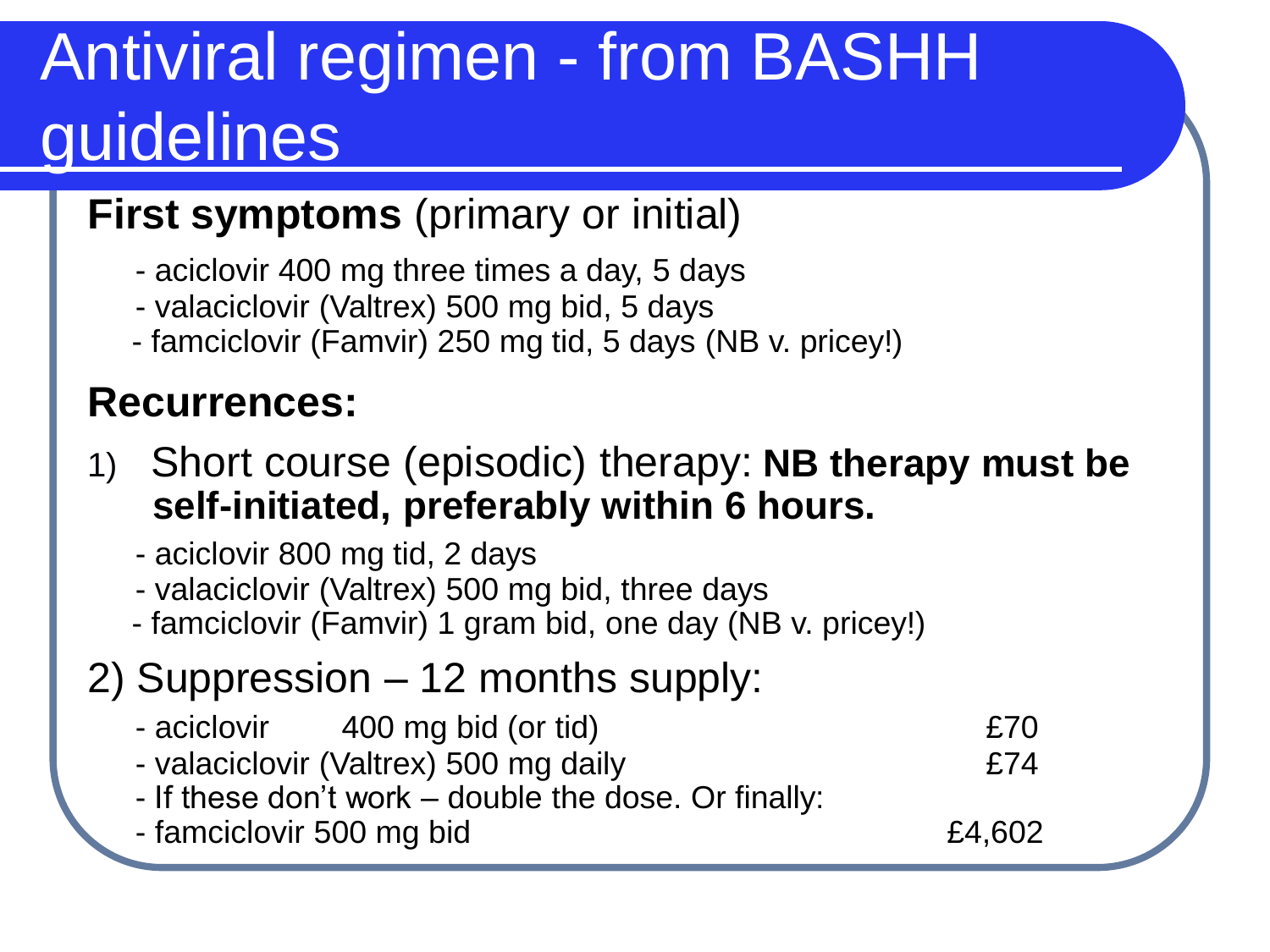#### Treatment – suppression (cont)

Suppression should start 5 days before a person needs to be sure of not having an outbreak…

**Safe:** "Patient safety and resistance data for suppressive therapy with aciclovir now extends to over 20 years of continuous surveillance. This confirms that [it] is an extremely safe compound." BASHH

**No testing needed**: "No need to monitor previously well patients and only a dose adjustment in those with severe renal disease." BASHH

"The patient's situation should be evaluated after a year."

If the patient's situation is unchanged, there is no point in stopping suppressive therapy.

If the patient decides to stop suppression, allow two outbreaks to occur to assess their frequency [to allow for the "bounce back" outbreak] before considering further suppression.

**Proctitis** [inflammation of the rectum] is triggered by herpes simplex in 12% of MSM. So a man with proctitis should be given suppressive aciclovir.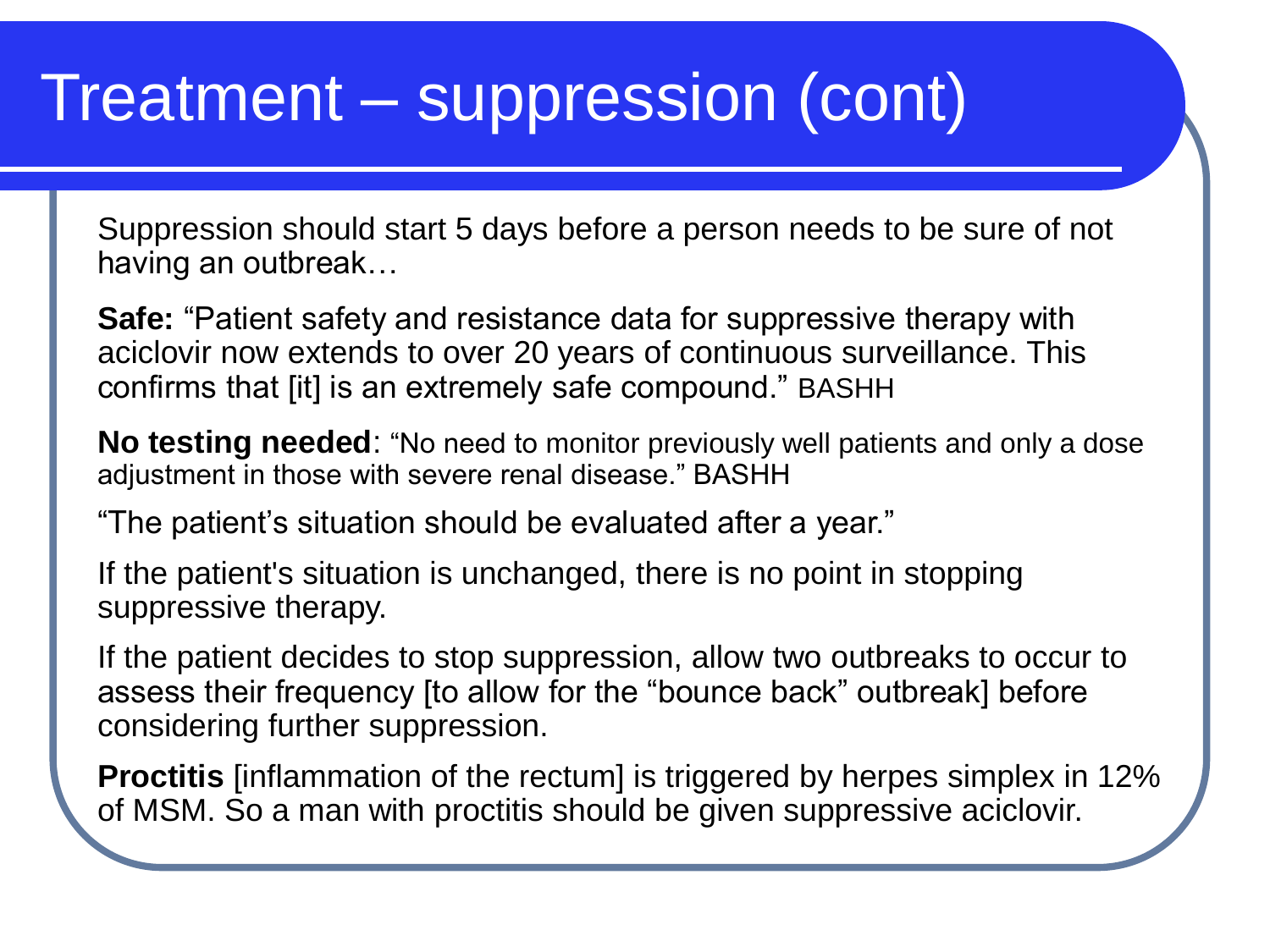### BASHH statement on condoms

- Condoms are worth using especially if carrier is male – so don't say "condoms won't help".
- Using a condom as little as once in every three sexual acts has a measurable impact on reducing transmission.
- However, women are half as likely to infect men as the other way round.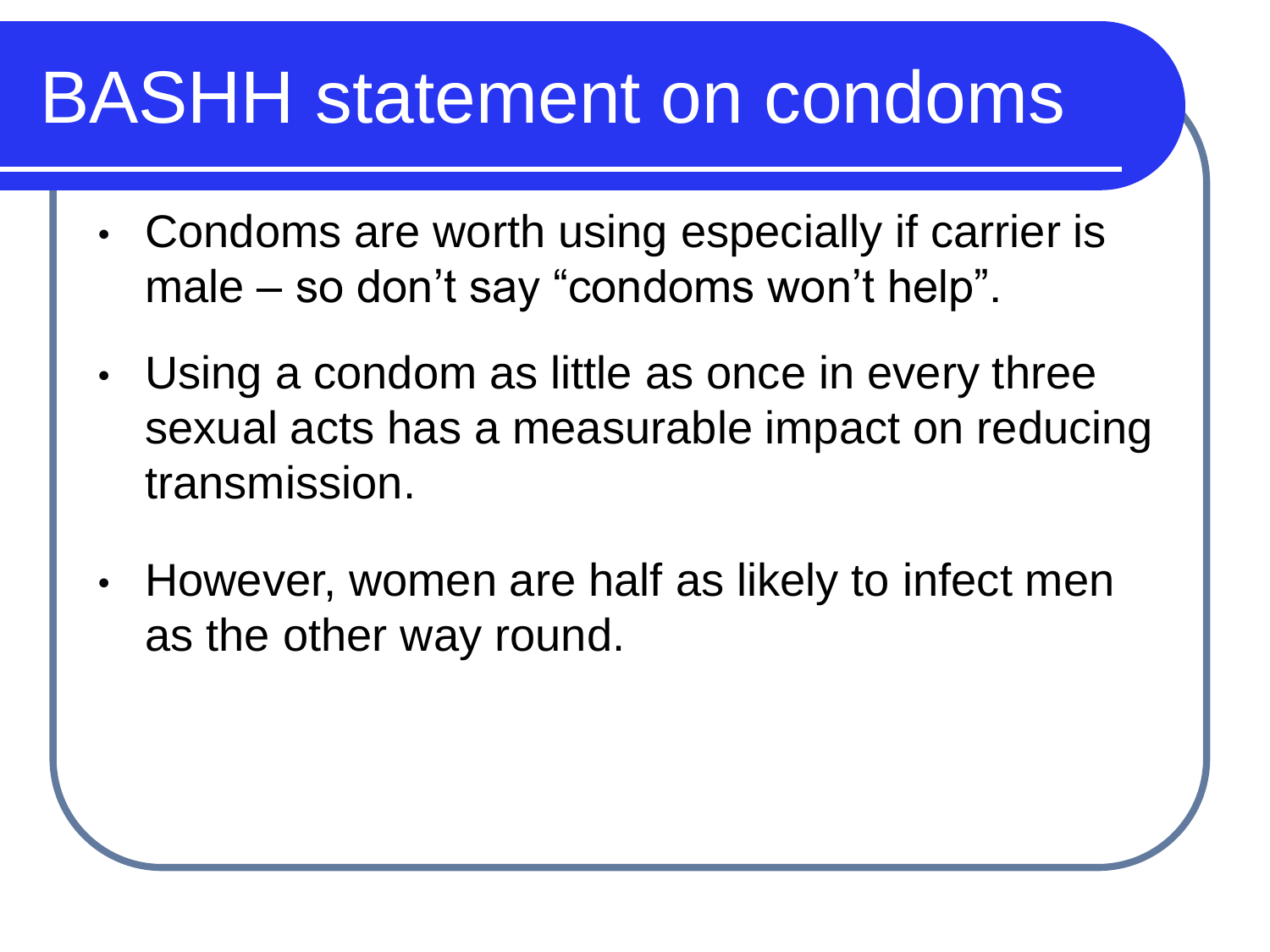#### BASHH with the RCOG: Childbirth (1)

BASHH and the Royal College of Obstetrics and Gynaecology: joint guideline on herpes simplex and childbirth, 2014

- Primary infection **does not** trigger a miscarriage.
- A foetal scalp monitor **can be** used if required.
- Women can have vaginal delivery even if **recurrent lesions** are present at term, this is safe. Babies acquire 'maternal antibody' from month 7 onwards.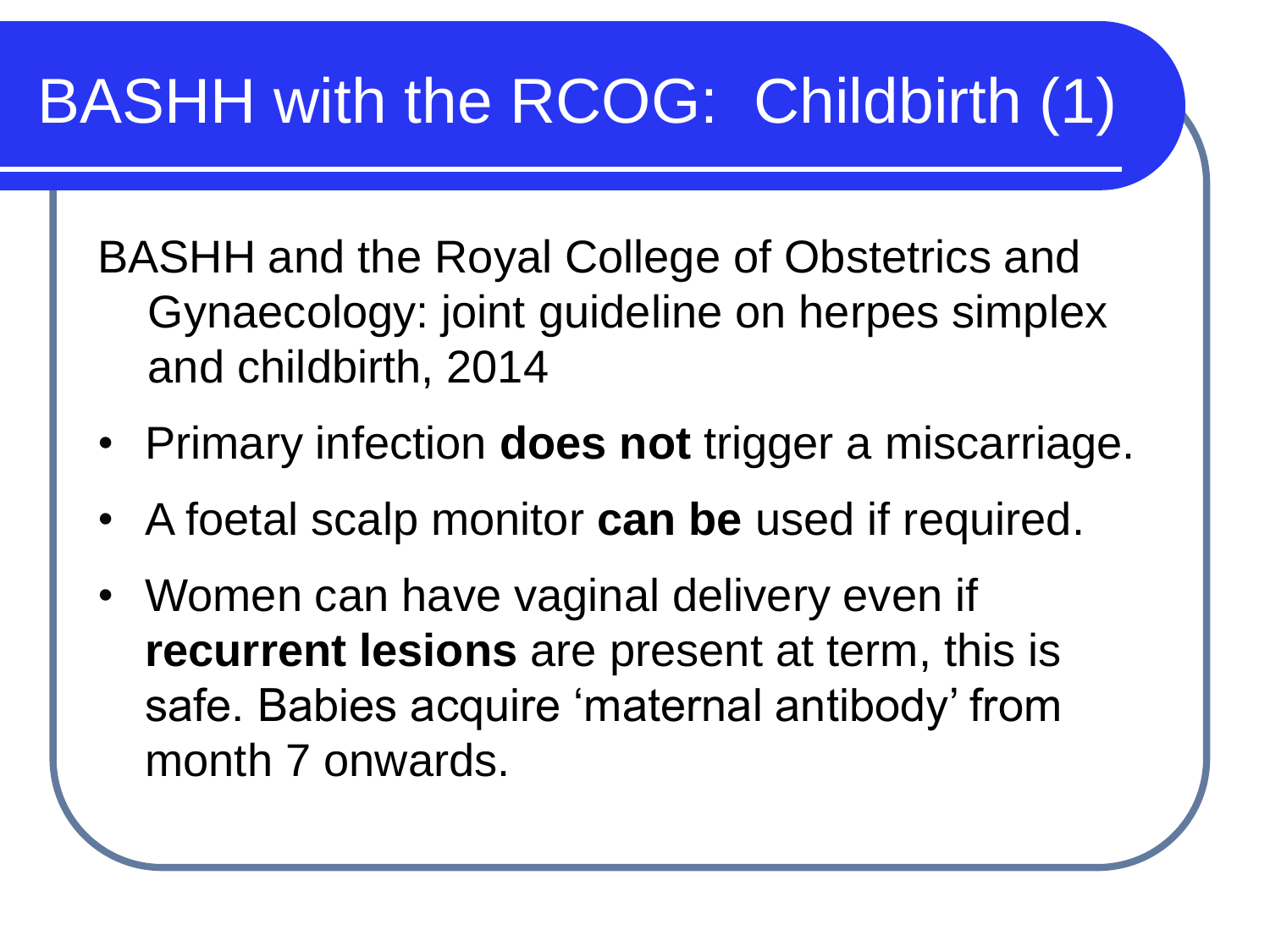# Childbirth (2)

- ⚫ Women can choose to take suppressive therapy from 36 weeks if they are worried about lesions at term.
- ⚫ Women can choose to have a Caesarean section if they have a recurrence at term (in line with NICE guidelines that state that all women can opt for CS if they wish) though this is not considered necessary.
- Even if lesions were present during the birth, there is no need to keep a baby in hospital longer than any other baby ('normal post-natal care').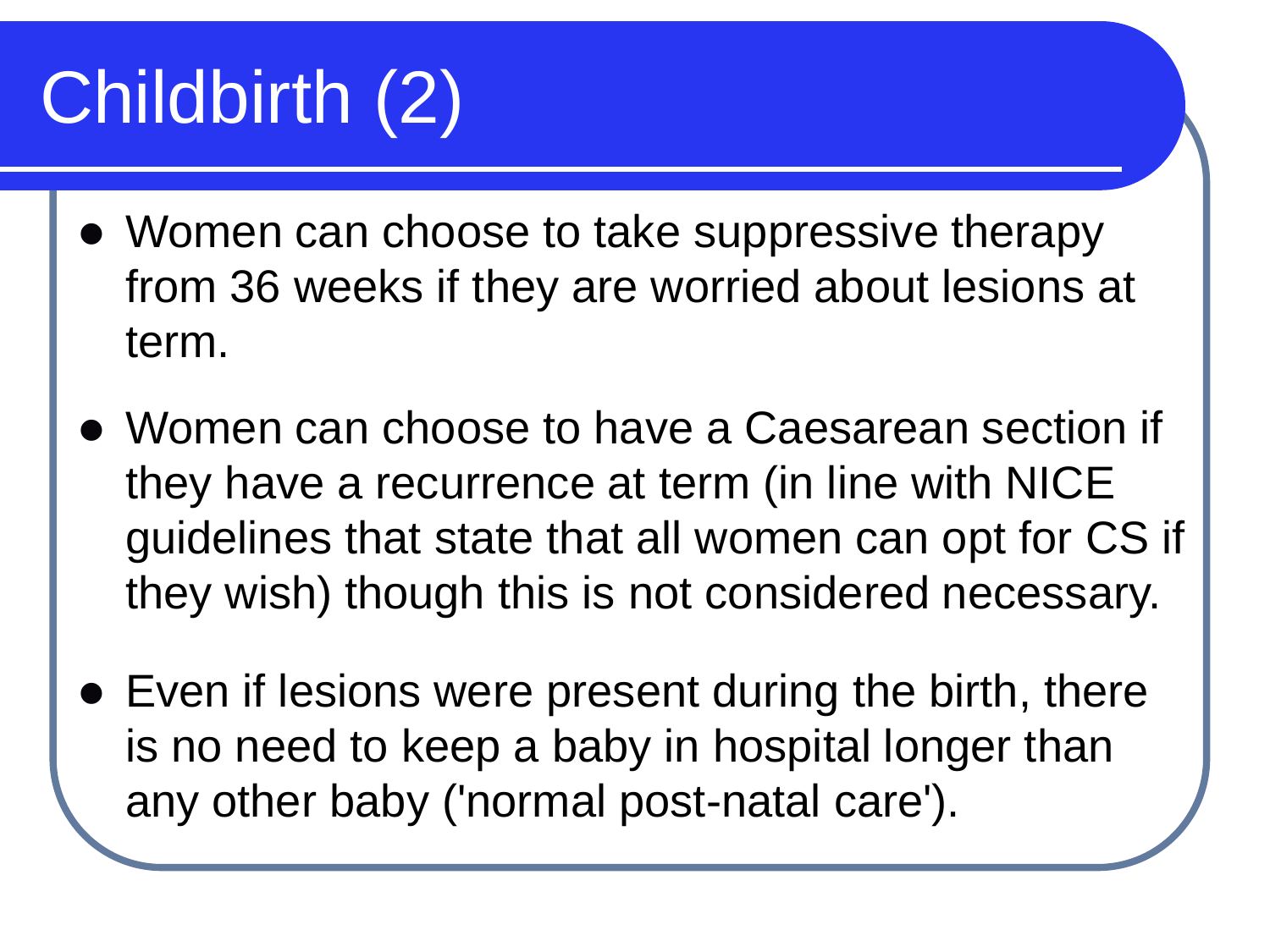## What you say to patients matters

- a) Choose your words graphic descriptions may help
- b) Compare with other herpes viruses
- c) Look on the bright side, offer 'best outcomes'
- d) Explain the hype
- e) Explain responsible behaviour
- f) Warn about the myths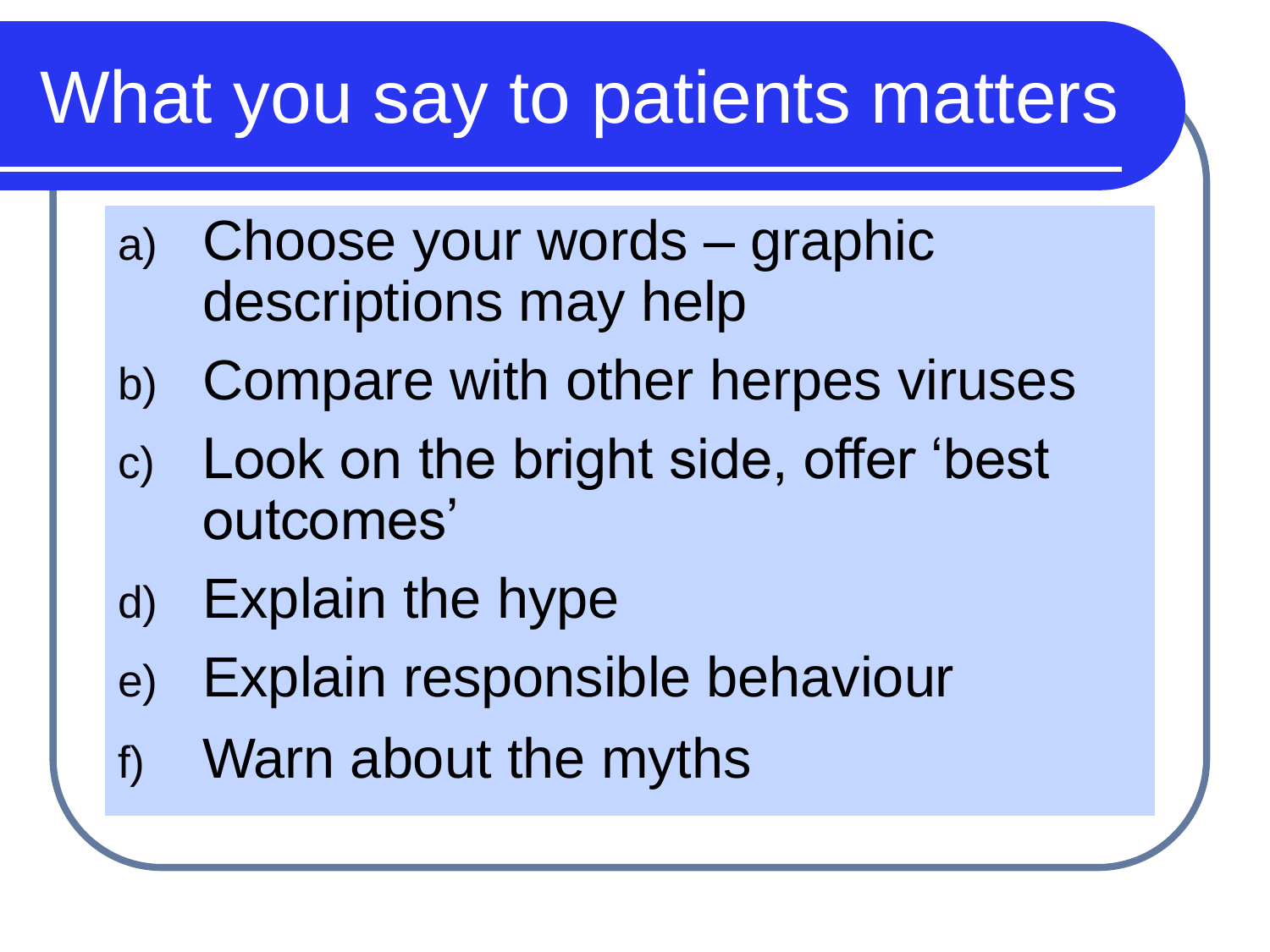## Why you are here…

"**How the very first consultation is handled is crucial to the patient's future well-being.** A bit of time, a lot of empathy and a clear explanation *minimising* the future consequences is necessary."

Dr Colm O'Mahony MD FRCP BSc DIPVen.

**"Each patient will be in a different state according to what they** *already* **think."**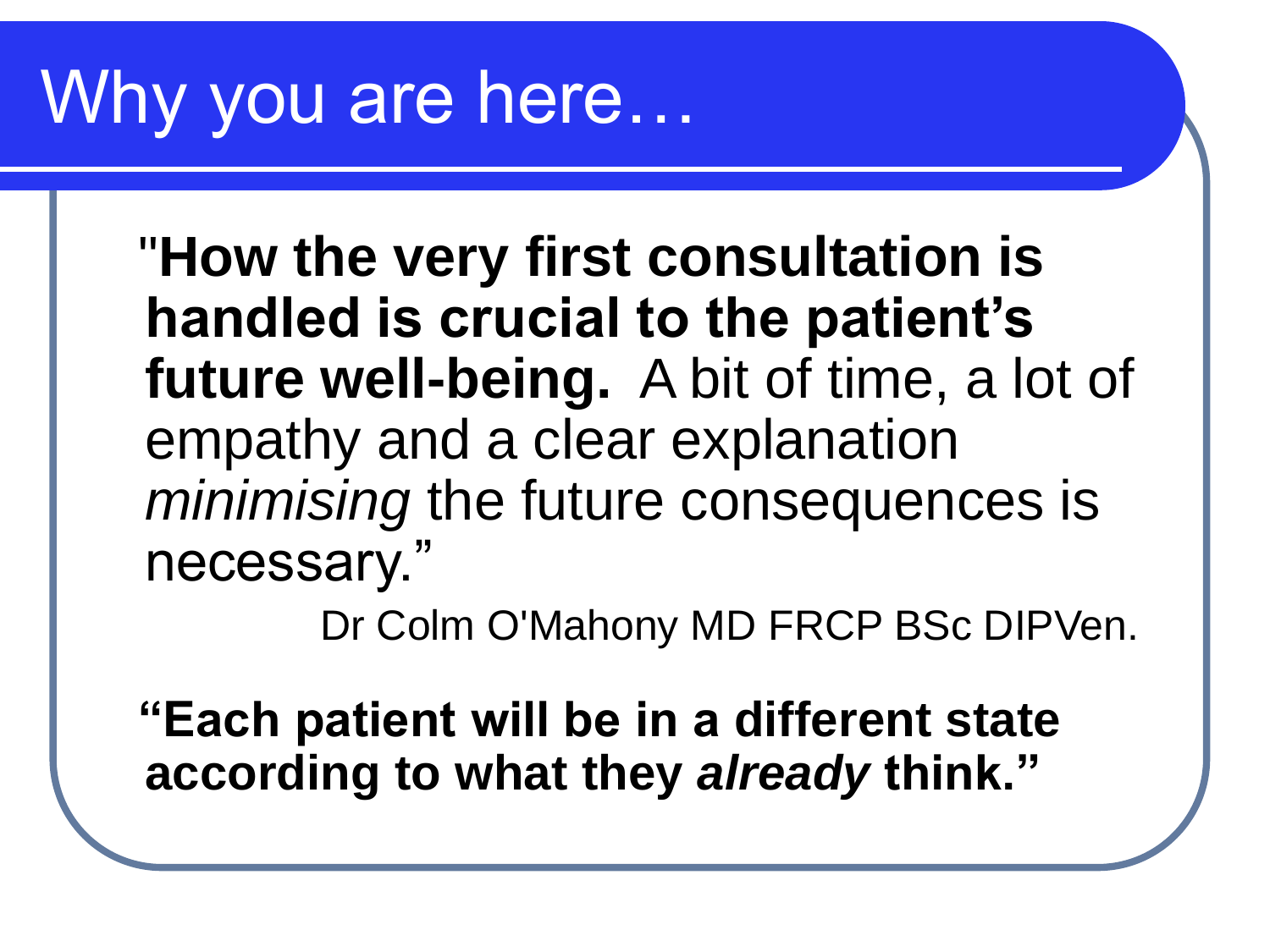## a. Choose your words

- ⚫ **Call it 'herpes simplex' or 'cold sores'.** Helps to distance from the stigma of 'herpes'.
- **Don't use the initials: HSV.** This gets mixed up with HPV, HCV – or HIV.
- ⚫ **Avoid these medical terms:**
	- *'incurable* is a synonym for fatal. In fact, this is cured by the immune system.
	- **'***attack***'** that's for heart attack or terrorist attack. Say recurrence, episode, symptoms, or flare-up.
	- *'chronic'* that's a synonym for serious
	- *'disease'* that's for "serious illness" only
	- *'meningitis'* that's a (bacterial) infection that kills people
	- *'sufferer'* and *'victim' …*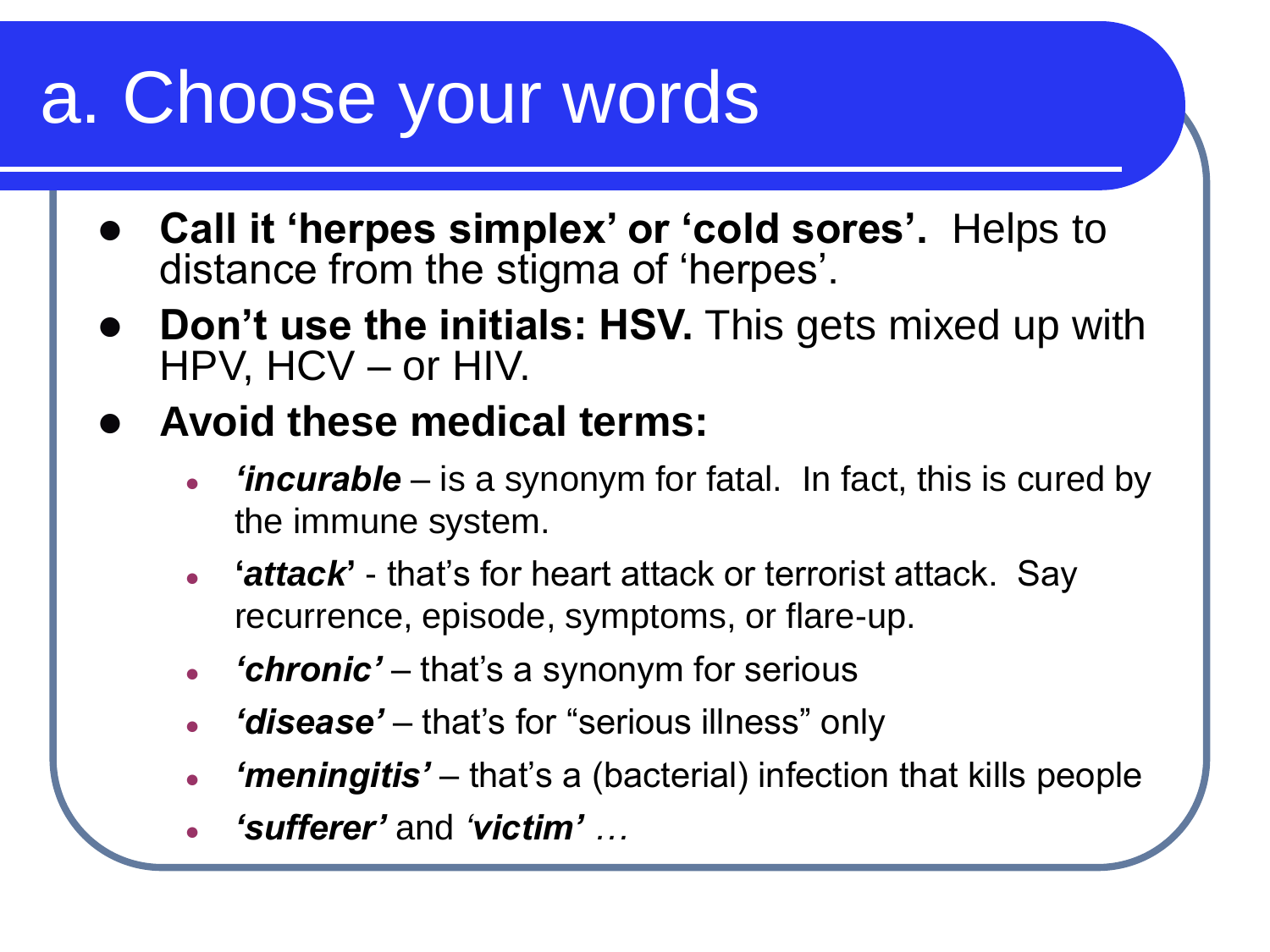#### b. Compare to other herpes viruses

- ⚫ Compare to chickenpox (herpes varicella) and glandular fever (HHV5) or thrush.
- ⚫ Don't use '*it's with you for life*' tell them that chickenpox also remains in the body.
- ⚫ Tell them *"We have more virus, bacteria and fungal cells in our bodies than we have cells with our own DNA."* (This combats the patient's 'sense of pollution/dirtiness'.)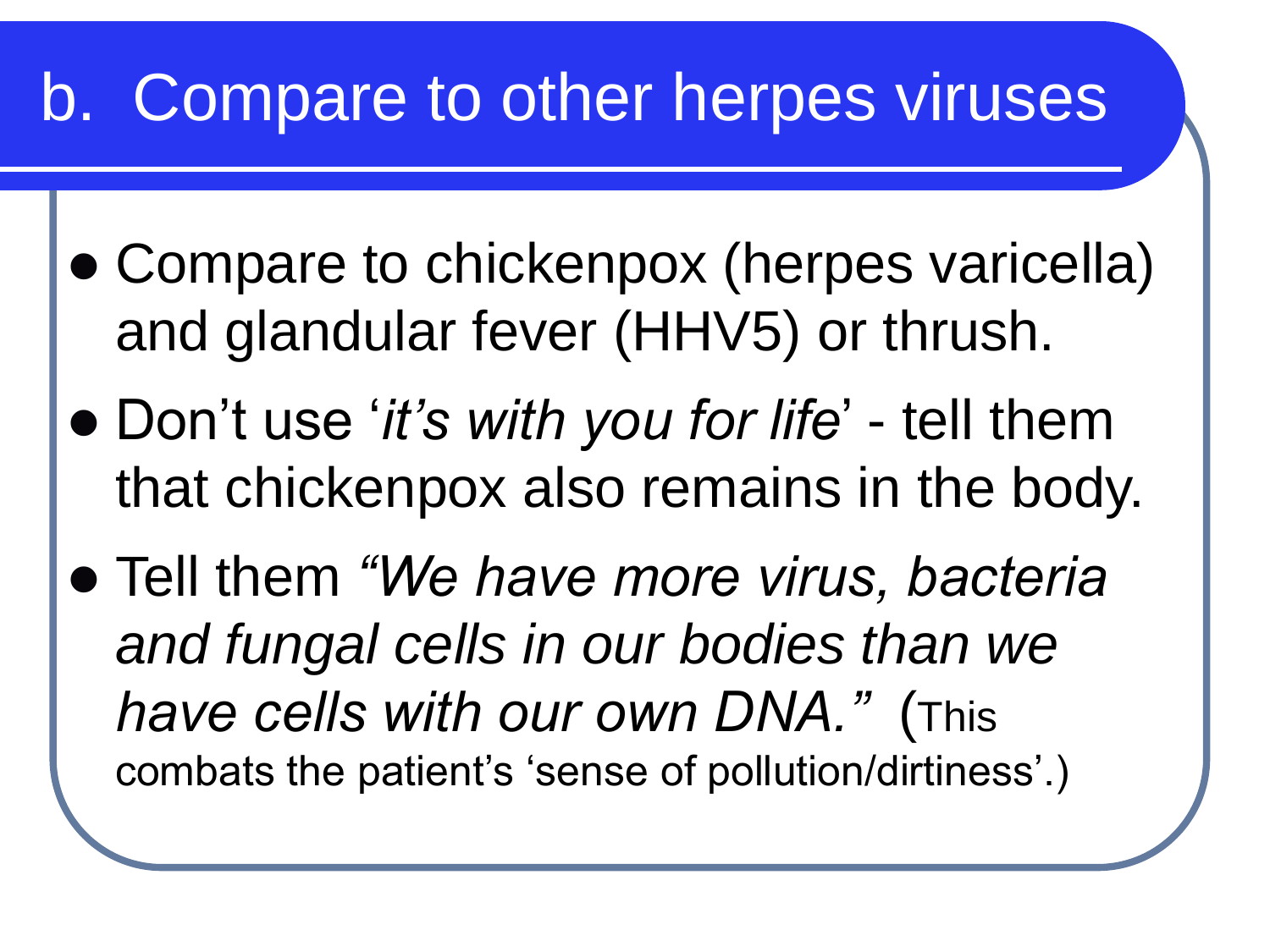## c. Look on the bright side

- ⚫ **Not dangerous.** "You get better with or without treatment, like flu."
- ⚫ **Some get symptoms only once.** Average is meaningless where range is 0-18! (Type 2 is 4.6, type 1 is 0.8 yearly.) Genetics play significant role.<sup>#</sup>
- ⚫ **It's normal.** Professor George Kinghorn, GU consultant in Sheffield stated: *"… to be infected with a herpes simplex virus is a state of normality…"*
- ⚫ **Only one person in three** has obvious symptoms that get diagnosed.

# Kriesel JD, Jones BB, Mastunami N, Patel MK, StPierre CA, Kurt-Jones EA, Finberg RW, Leppert M, Hobbs MR. C21orf91 Genotypes Correlate With Herpes Simplex Labialis (Cold Sore) Frequency: Description of a Cold Sore Susceptibility Gene. J Infect Dis. (2011) 204 (11): 1654-1662.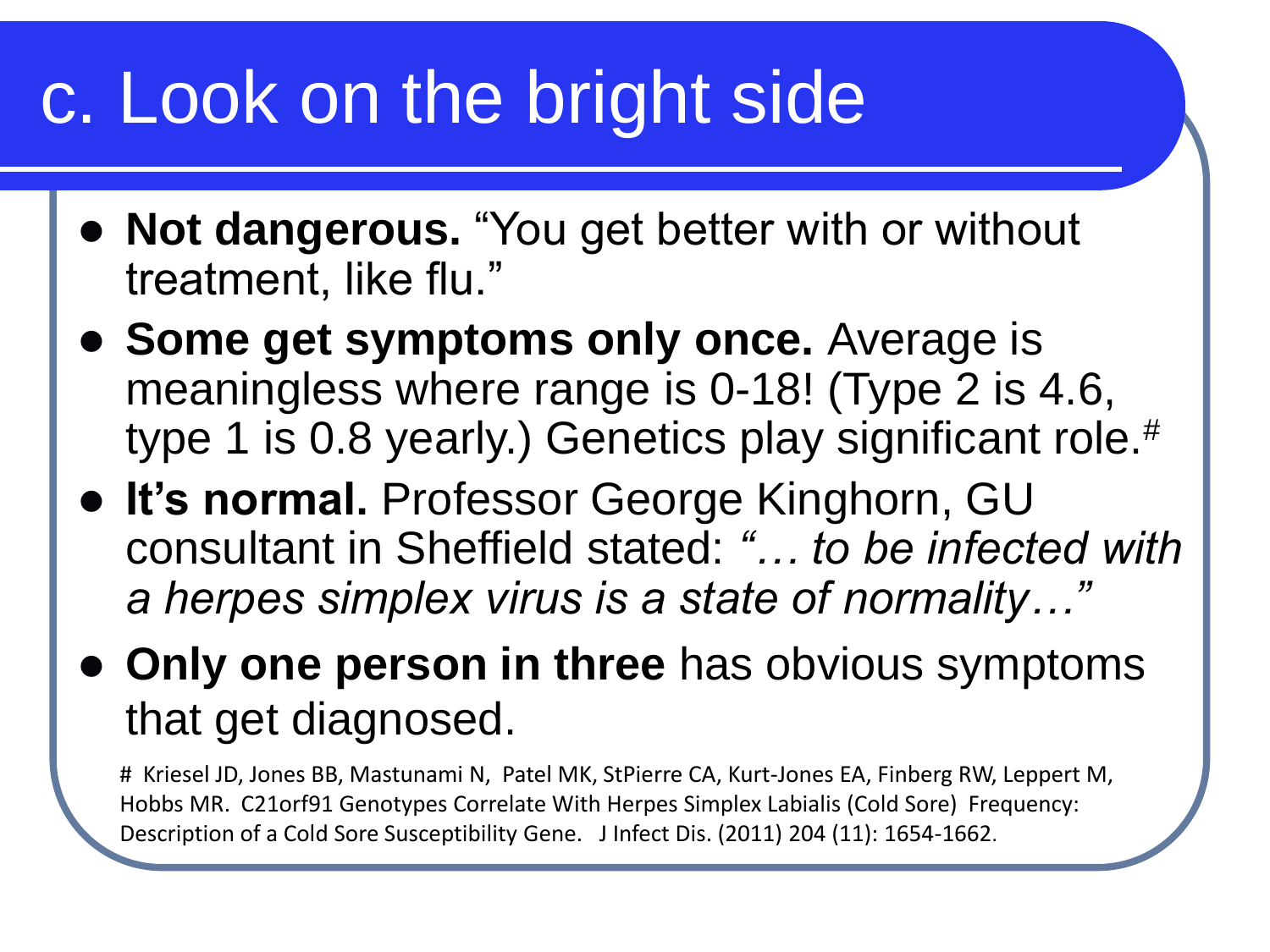#### From Dr Des Maitland's presentation

### Herpes simplex – the 70s

- ⚫ Frequent but non-serious medical condition
- Symptom relief only
- Little to no mention in medical textbooks<sup>[1]</sup>
- ⚫ There was little to no shame or stigma associated with having genital herpes<sup>[2]</sup>

1. Obstetric and Gynaecological Nursing, Rosemary Bailey 1975 2. Mayou, R Psychological morbidity in a clinic for sexually transmitted disease. Brit. J. verer. Dis. (1975) **51:** 57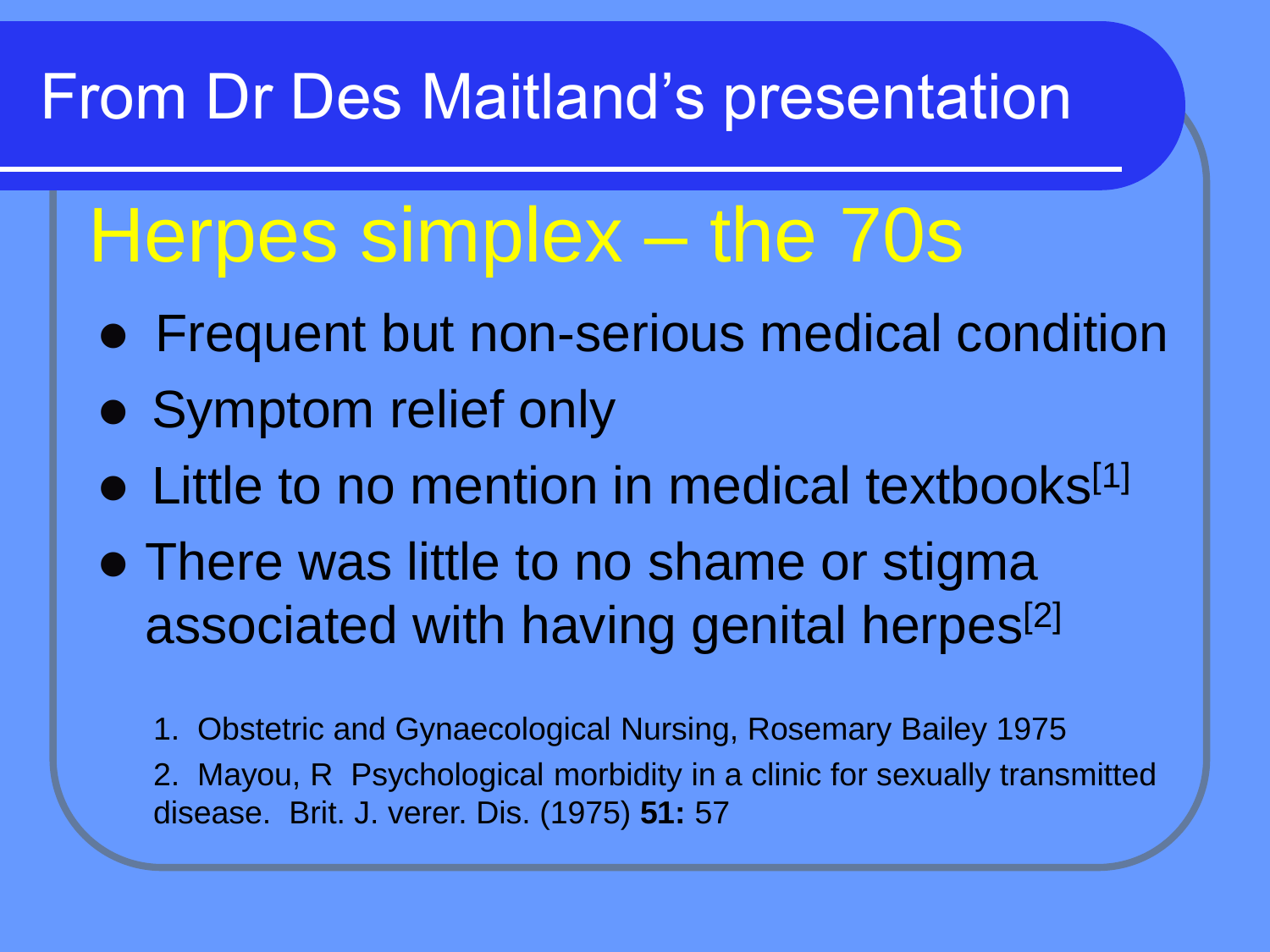#### From Dr Des Maitland's presentation/2

#### Acyclovir discovered: hype is created

- ⚫ 1974 Acyclovir first created from Caribbean sea sponges.
- 1977 First report of its activity against herpes family of viruses.
- ⚫ There is no market for this drug!



- ⚫ **1979 US patent** (1985 capsules; 1991 tablets)
- ⚫ **Don't believe the hype.** It was part of a marketing strategy to get the new antiviral*s* to the public.
- Disease-mongering is a recognised ploy. [3] 3. Moynihan R, Heath I, Henry D (2002) Selling sickness: The pharmaceutical industry and disease mongering. BMJ **324**: 886–891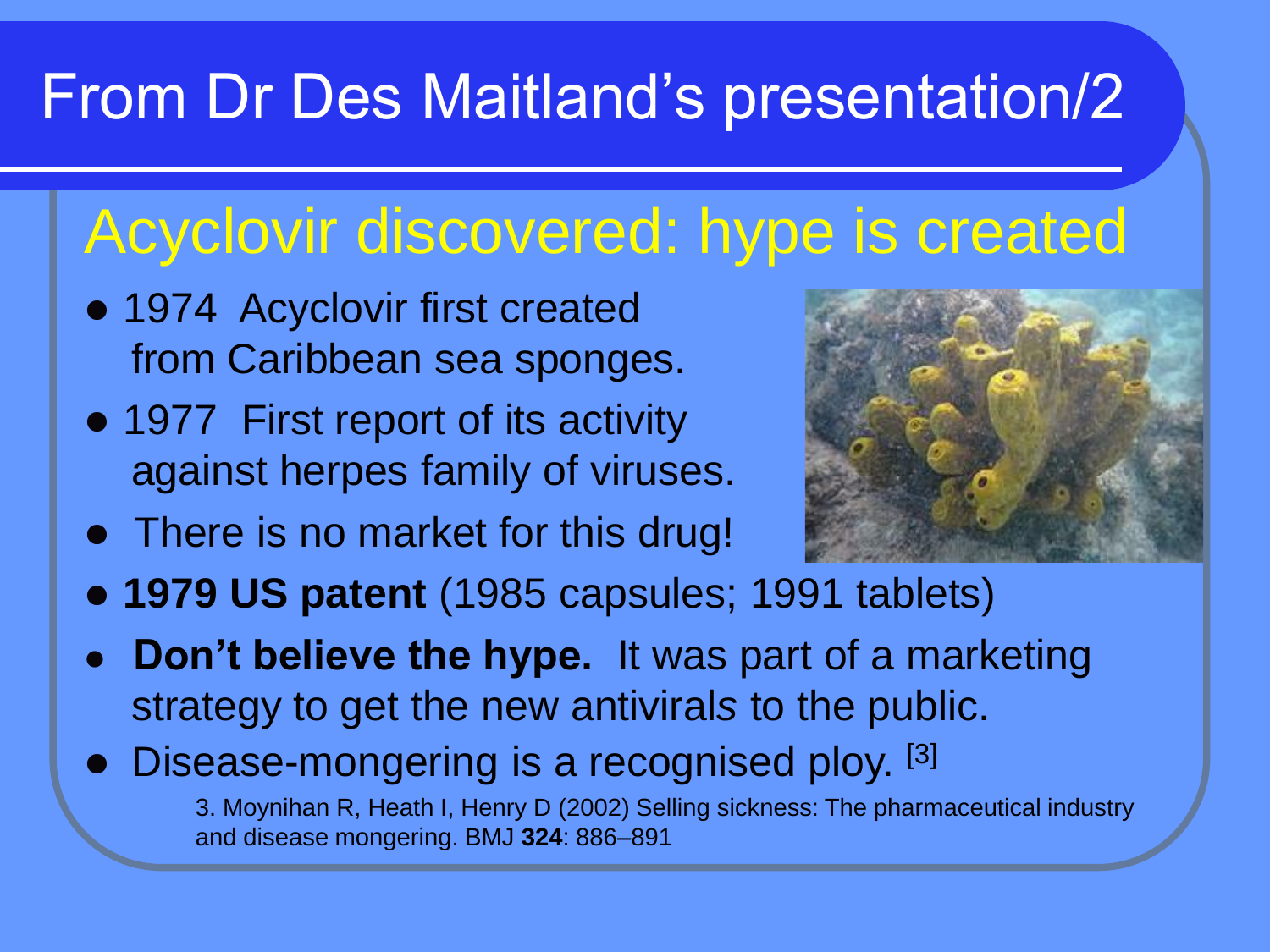# Hype (early days)

#### **Time magazine, 1980: 'The new sexual leprosy'**

#### **Time magazine, Aug 02, 1982** >

#### **SCIENCE**

[Environment: The OPEC of the Midwest](http://www.time.com/time/magazine/article/0,9171,925619,00.html) (Environment)

[Science: Singing the Blues at J.P.L](http://www.time.com/time/magazine/article/0,9171,925621,00.html).

#### **SOCIETY**

- [In New York State: Culture's Front Porch](http://www.time.com/time/magazine/article/0,9171,925574,00.html) (American Scene)
- [Behavior: Snake Venom and Earwax](http://www.time.com/time/magazine/article/0,9171,925610,00.html) (Behavior)
- [The New Scarlet Letter](http://www.time.com/time/magazine/article/0,9171,1715020,00.html) (Behavior / Cover Story) **Herpes, an incurable virus, threatens to undo the sexual revolution**

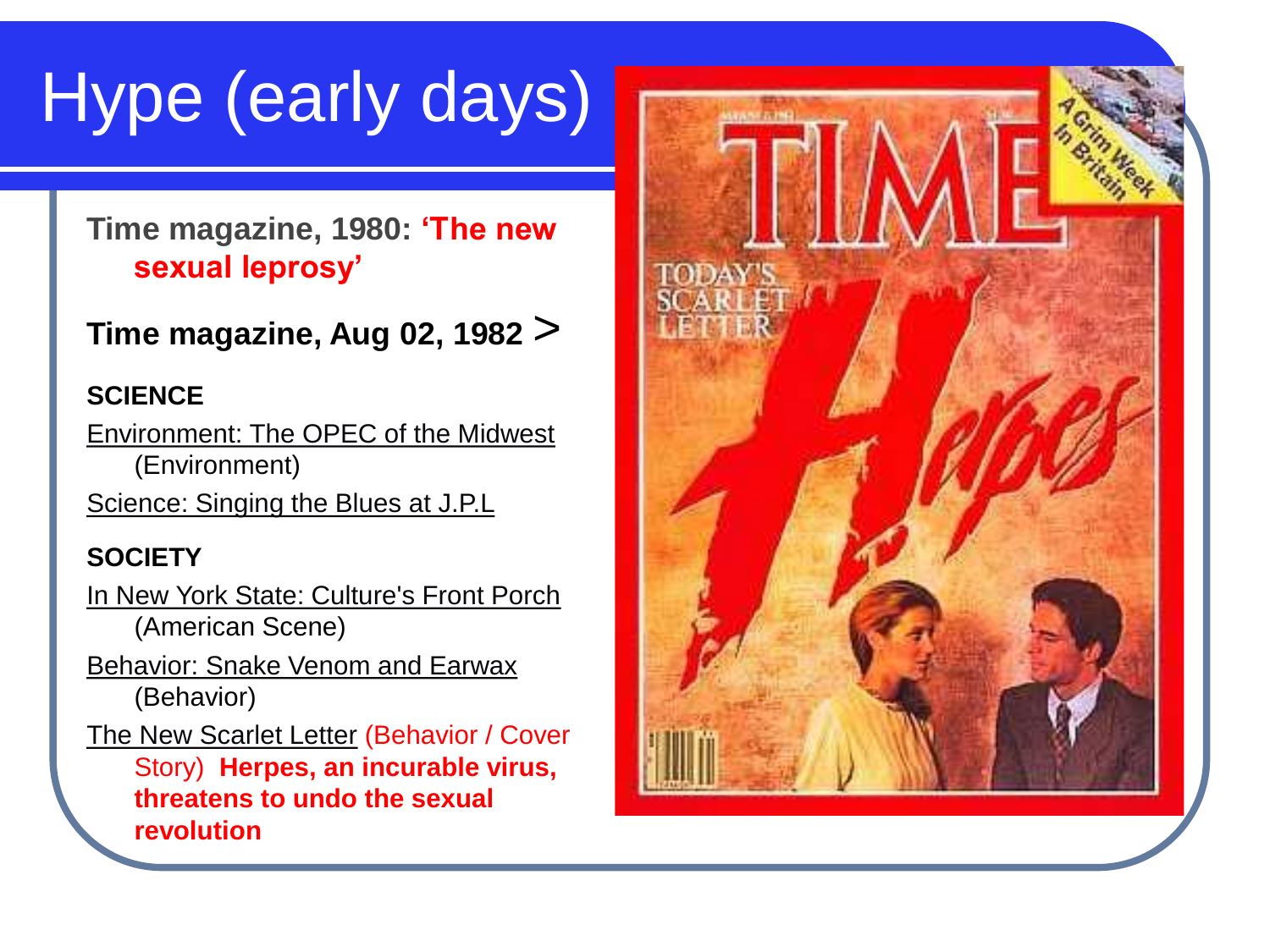## Hype – the marketing strategy

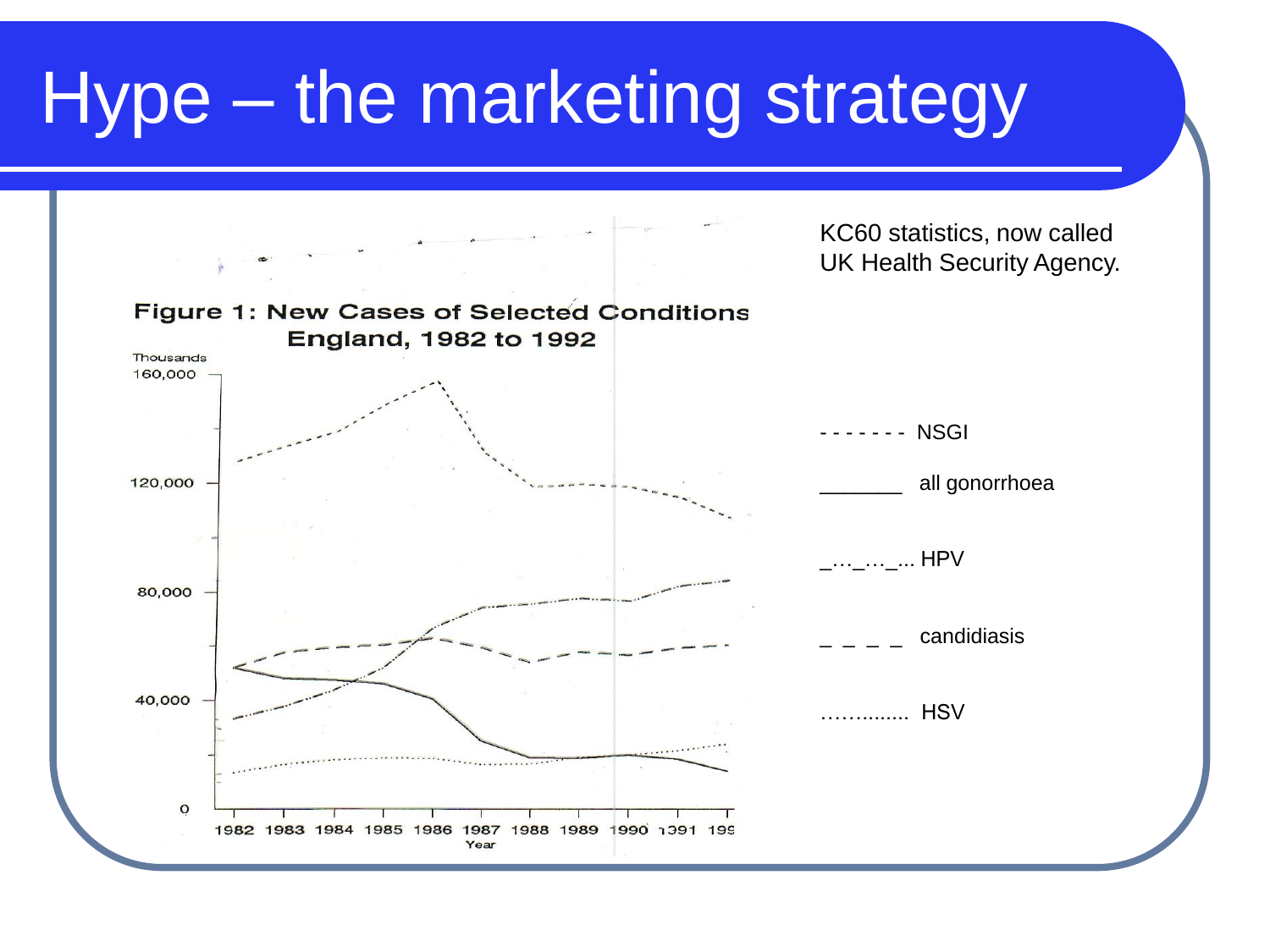## The hype – more stats



2020: Total STI diagnoses were 32% down – herpes simplex was 40% down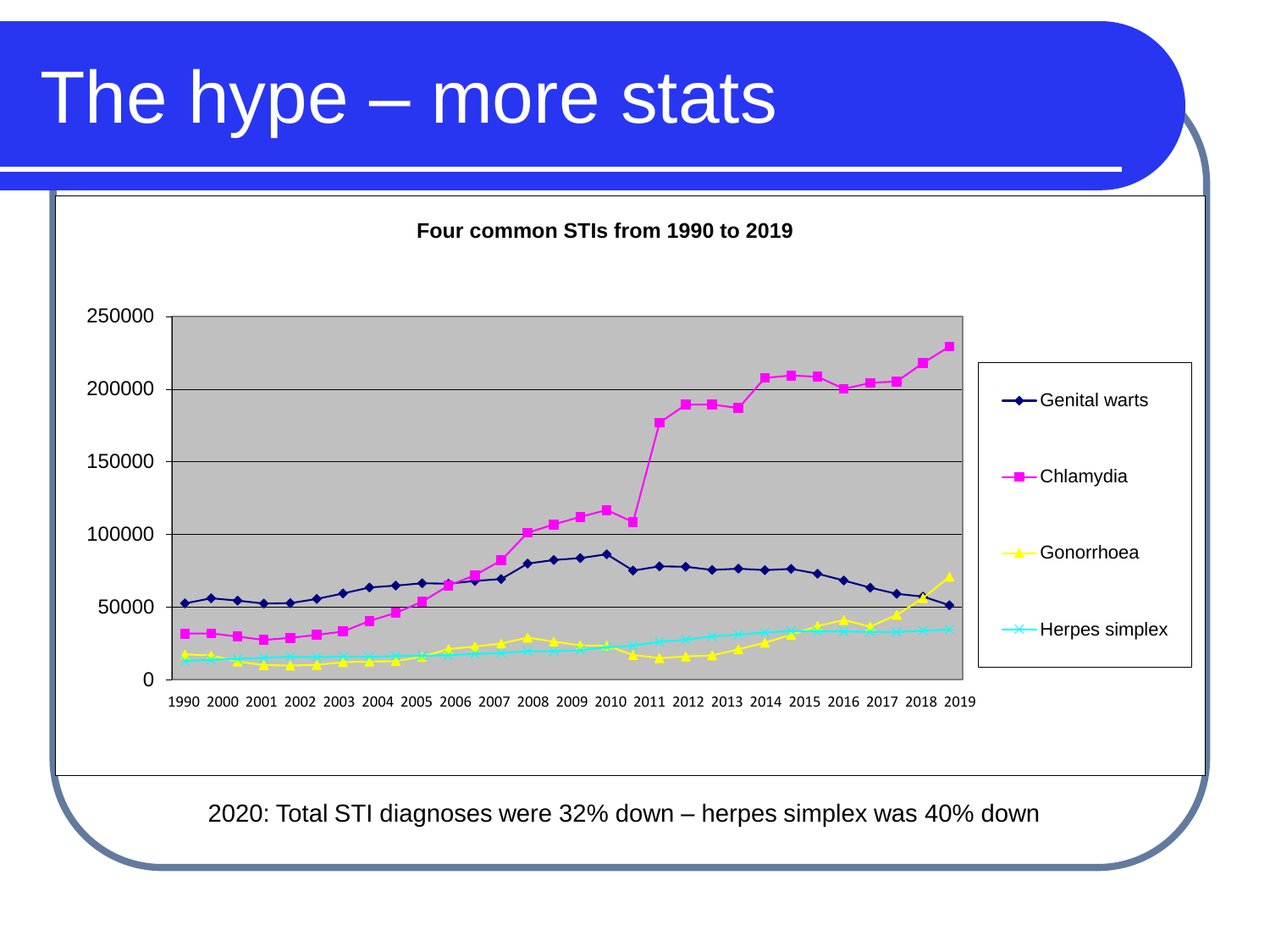#### Poll 3: What is the legal situation regarding 'disclosure'?

- ⚫ No legal requirement for patients to disclose any STI or HIV
- Patients are obliged to disclose HIV but not other STIs
- Patients are obliged to disclose any viral STIs.
- Don't know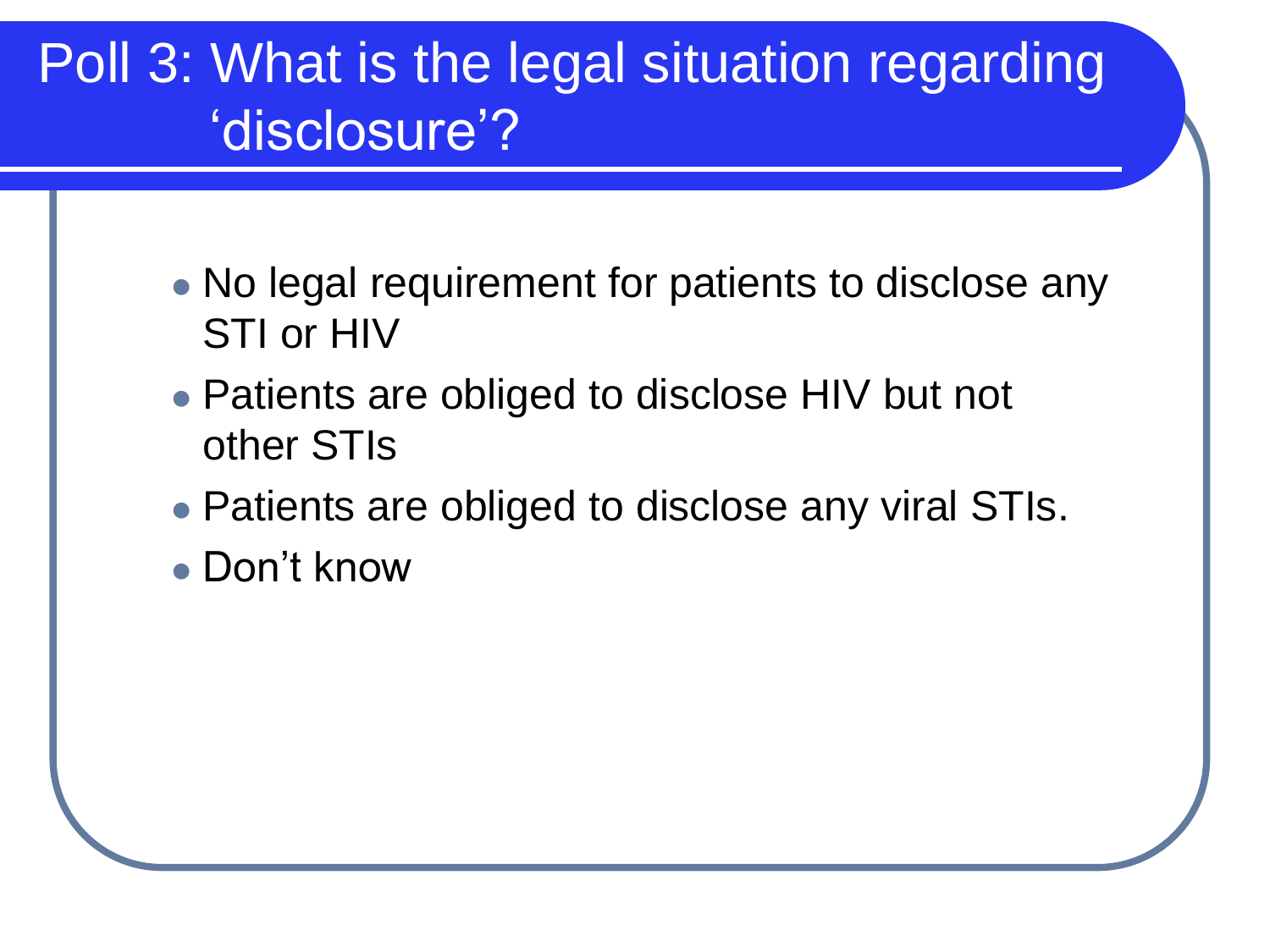## e. Legal situation

There is no legal requirement to disclose any STI or HIV.

BASHH guidelines were amended after the single UK case in order to protect healthcare professionals in future: "… disclosure is advised in all relationships – and you should document that you have done this."

If patients ask about the legal position, say that:

- ⚫ Telling a partner before sex is protection from a criminal charge.
- ⚫ Using a condom and/or taking daily antivirals is a defence against a charge of 'recklessly infecting a partner.'

See more about this on https://herpes.org.uk/news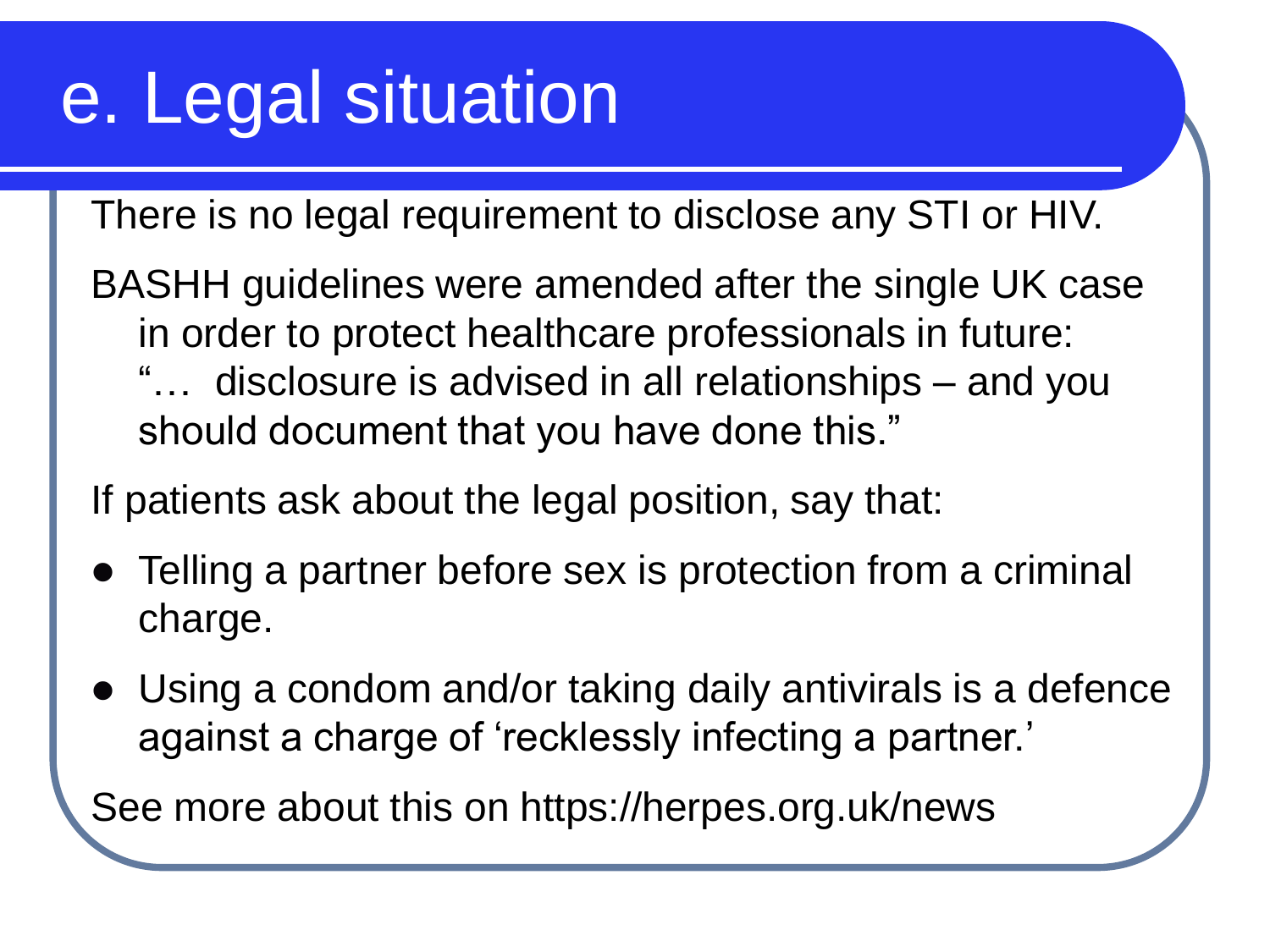#### f. Responsible behaviour…

- Is it necessary to reveal facial cold sore infection before kissing?
- There is no legal requirement to disclose any STI or HIV. But do not be reckless or malicious, and don't lie. BASHH guideline added "disclosure is advised in all relationships" to protect professionals.
- Disclosure reduces risk of transmission very effectively: "100,000 people having sex, 83 would acquire it."
- Use 'cold sore' so the partner doesn't overreact.
- It is common:
	- By age 25, 7 out of 10 past and future partners will have herpes in one place or the other – so they have total or partial protection.
	- Australian data, in 35-44 yr cohort: fewer than 15% women and 23% men are seronegative.
- Only one in three will notice when s/he is infected.
- HVA members' survey reported 83% success of disclosure.
- Persons who are undiagnosed are more apt to transmit infection than those with known infections. Corey, L. . Clinical Tools for Preventing Sexual Transmission of Genital Herpes. Medscape 03/29/2004)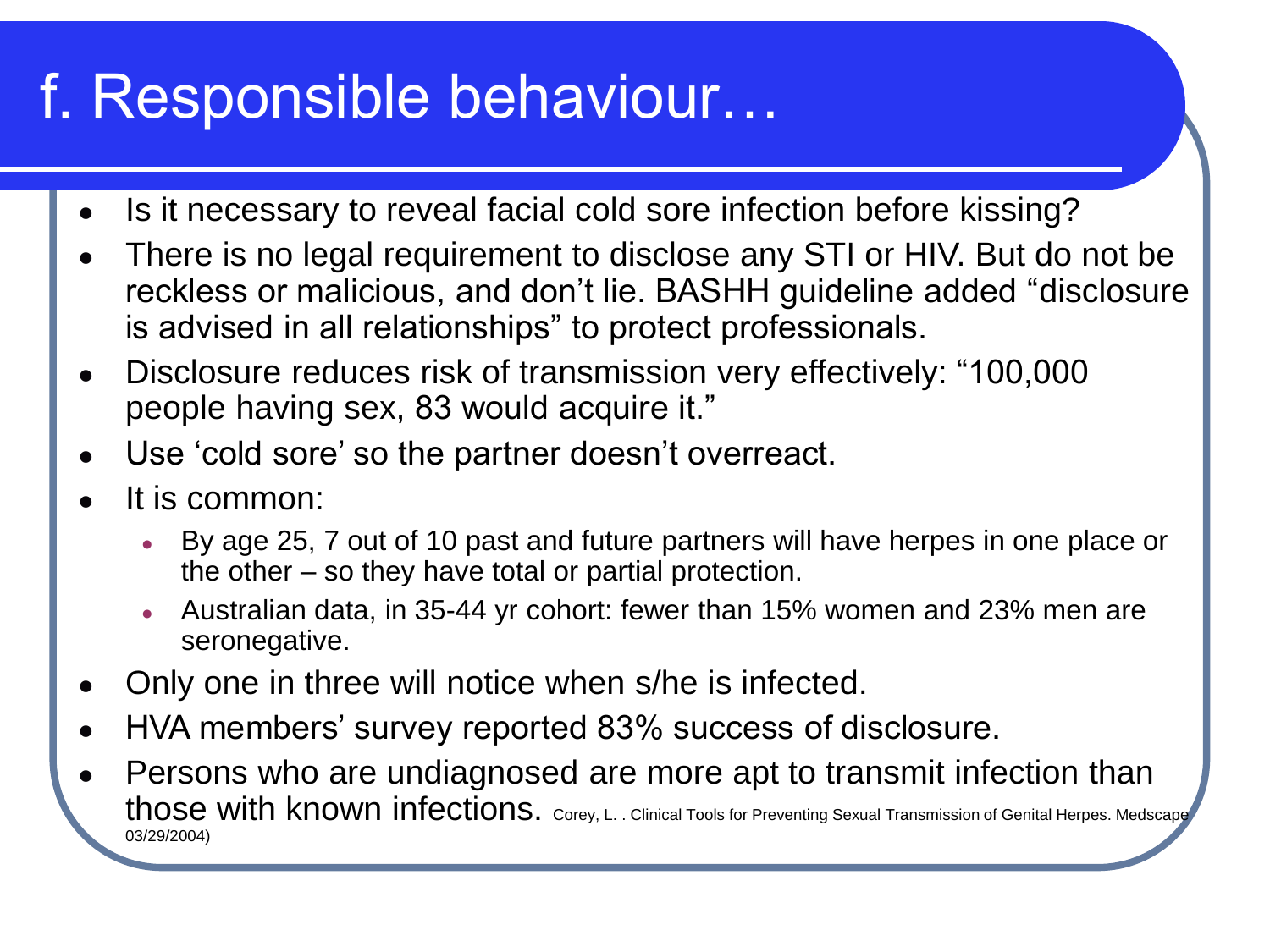## Warn them about 'myths'

- Not spread by hands or on towels, etc. [BASHH]
- Does not turn into HIV (common misconception)
- ⚫ We are not impressed by 'lysine supplements'
- Not a cause of cervical cancer or other...
- ⚫ **"Any story about it that is scary, or merely worrying, is likely to be wrong…"** Tell them to get the facts - from you or HVA helpline or website.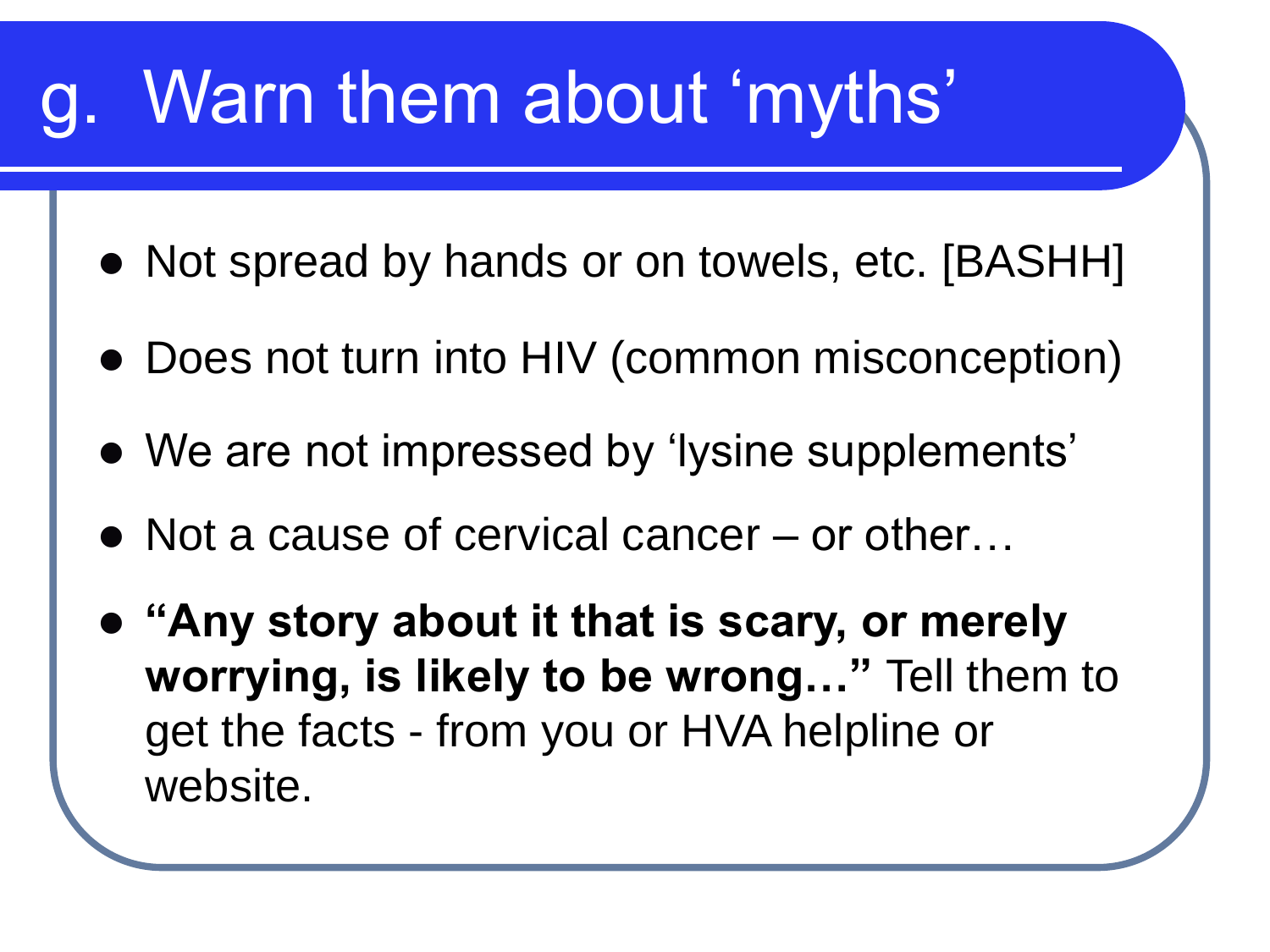## Nine humanherpes viruses

| <b>MEDICAL</b><br><b>NAME:</b>        | <b>CAUSES:</b>                                                                                                                                    | <b>HOW</b><br><b>COMMON?</b>                                                                 | <b>HOW IS IT</b><br><b>CAUGHT?</b>                                                                                                    | <b>INCUBATION</b><br><b>PERIOD:</b>                                                                                        |
|---------------------------------------|---------------------------------------------------------------------------------------------------------------------------------------------------|----------------------------------------------------------------------------------------------|---------------------------------------------------------------------------------------------------------------------------------------|----------------------------------------------------------------------------------------------------------------------------|
|                                       | These 'alpha' humanherpes viruses hide away in the nervous system between outbreaks                                                               |                                                                                              |                                                                                                                                       |                                                                                                                            |
| herpes simplex<br>types 1 and 2       | blisters/sores anywhere on<br>the body, especially face<br>(we call them 'cold sores' or<br>fever sores') and genitals<br>(we call them 'herpes') | by age 14 about 25%<br>by adulthood about 65% (or<br>more) of which about<br>12.5% is type 2 | contagious - direct contact<br>with the affected area, "skin<br>to skin with friction"                                                | 2 days or longer, but the most<br>common period is 4 or 5 days                                                             |
| herpes varicella and<br>herpes zoster | chickenpox<br>shingles<br>can be followed by PHN<br>(post herpetic neuralgia)                                                                     | by 12, almost 100%<br>by 85, it is 50%<br>by 60, it is 50%<br>by 70 it is up to $70\%$       | contagious and infectious<br>it is not caught, it just<br>develops when a person who<br>has had chickenpox in the<br>past is run down | 2 weeks                                                                                                                    |
|                                       | These 'beta' human herpes viruses hide away in the lymphatic system between outbreaks                                                             |                                                                                              |                                                                                                                                       |                                                                                                                            |
| cytomegalovirus                       | glandular fever-like illness                                                                                                                      | about 50%                                                                                    | contagious                                                                                                                            | 4 - 7 weeks                                                                                                                |
| humanherpes viruses 6,<br>6a and 7    | fever and rash in babies                                                                                                                          | virtually 100% by age 2                                                                      | saliva                                                                                                                                |                                                                                                                            |
|                                       |                                                                                                                                                   |                                                                                              |                                                                                                                                       | These 'gamma' humanherpes viruses hide away in the lymphatic system between outbreaks and are implicated in causing cancer |
| Epstein Barr virus                    | mononucleosis, called<br>"kissing disease, or<br>glandular fever                                                                                  | over 90% of adult<br>population                                                              | contagious, usually saliva                                                                                                            |                                                                                                                            |
| humanherpes virus 8                   | some implication in<br>Kaposi's sarcoma                                                                                                           |                                                                                              |                                                                                                                                       |                                                                                                                            |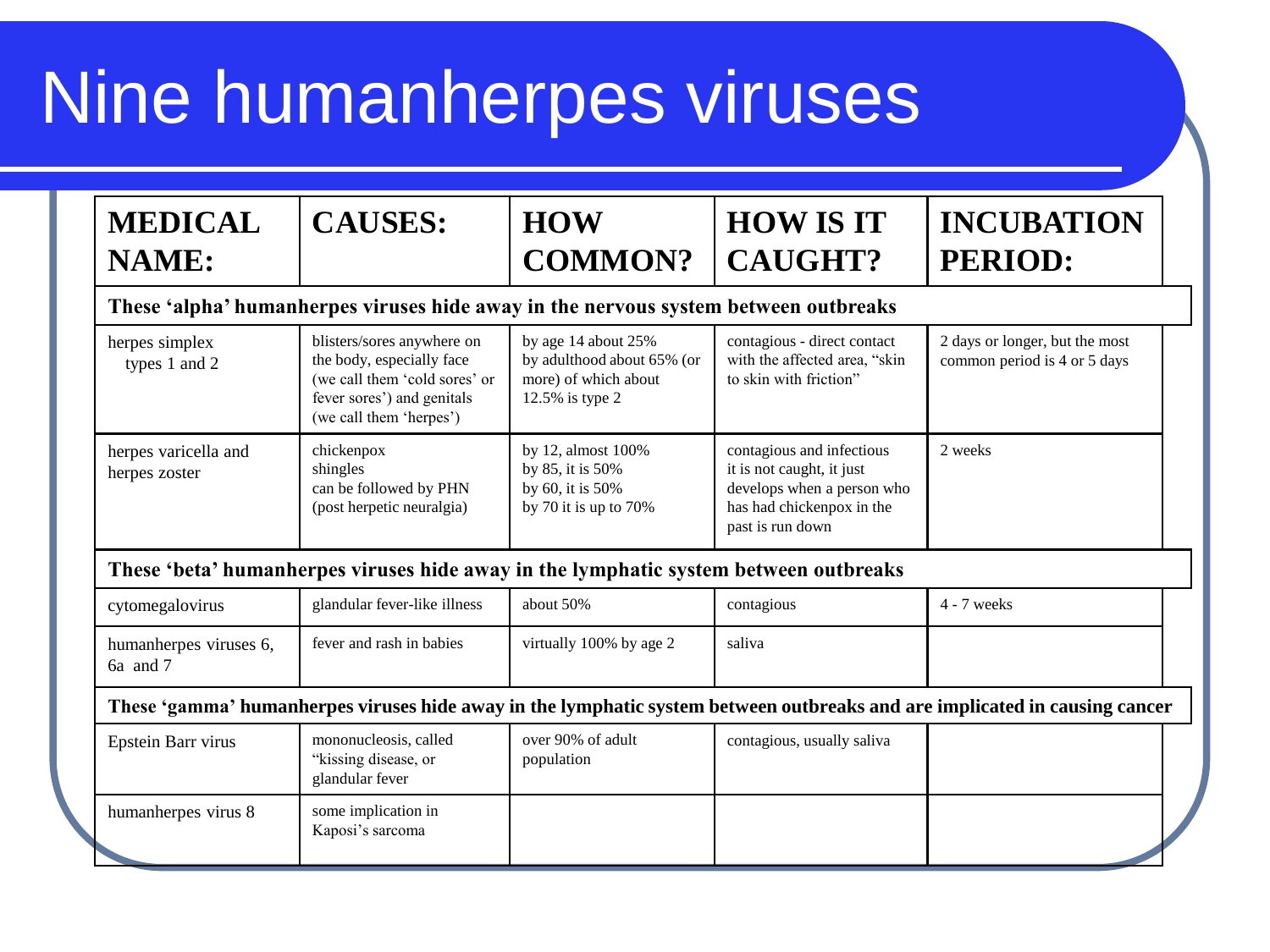## Alternatives to antivirals (1)

- ⚫ Antivirals do not work for everyone due to genetic variability, and some prefer alternatives.
- ⚫ If sex is a trigger use **a lube with silicone** (e.g. Durex Real Feel Silicone Based Lube, ID Millennium, Jo Silicone Premium)
- **The HVA has tested several alternative products and found three that are worth suggesting:**
- ⚫ Elagen (eleutherococcus senticosus): 100 people double-blind placebo-controlled trial **Foundation** 68% self-reported "stopped or greatly reduced my outbreaks" [1]



1 Panossian A1, Wikman G. *Evidence-based efficacy of adaptogens in fatigue, and molecular mechanisms related to their stress-protective activity.* **Curr Clin Pharmacol.** 2009 Sep;4(3):198-219. Epub 2009 Sep 1.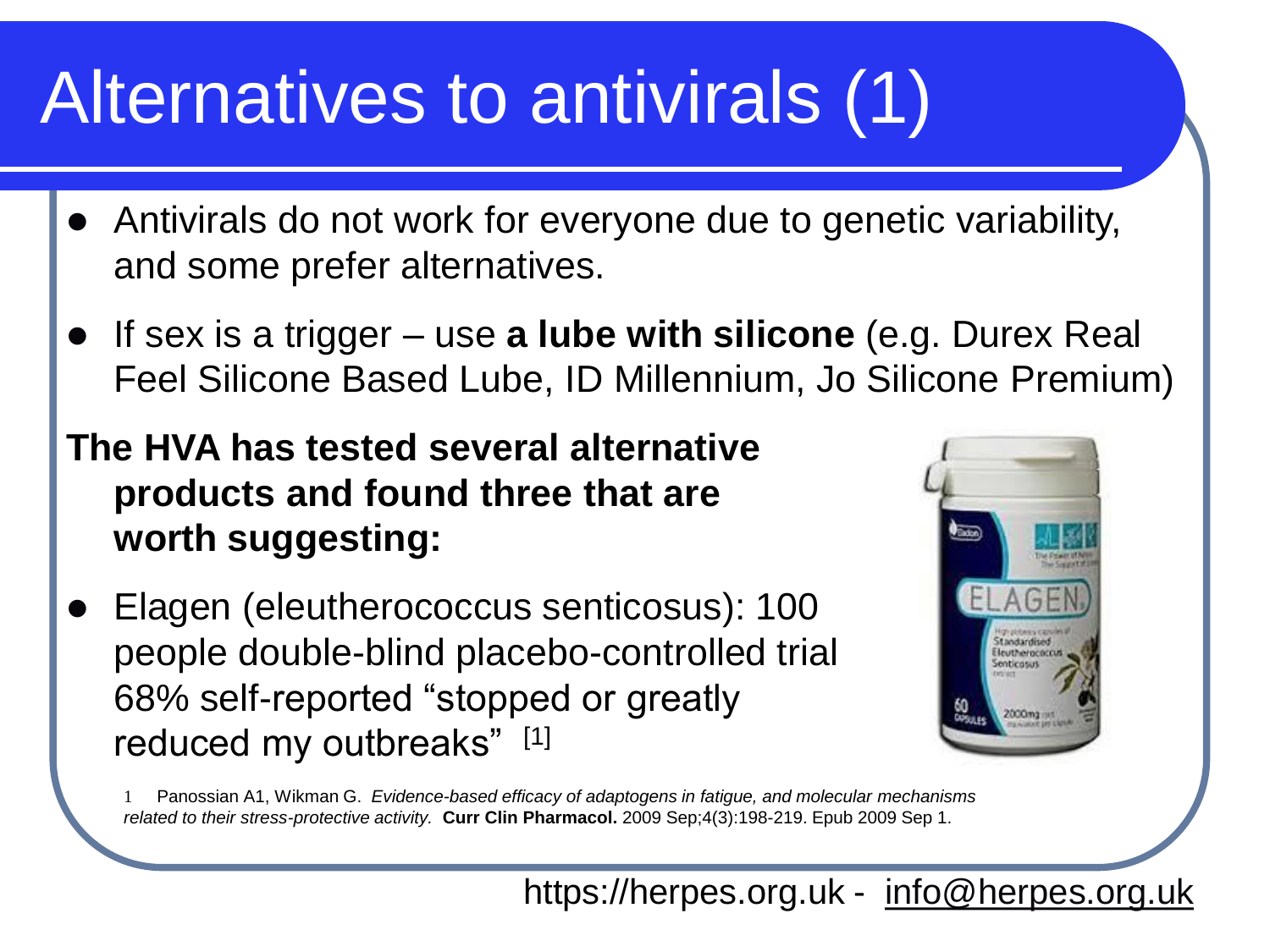## Alternatives to antivirals (2)

- ⚫ Olive leaf extract: open label study against two other products (15 in each arm) found 11 out of 14 people self-reported "stopped or greatly reduced my outbreaks" [2]
- Lomaherpan (with melissa officinalis extract) has long history of topical use against cold sores [3] - as reported in *SPHERE.*



2. Panossian A1, Wikman G*. Oleuropein in Olive and its Pharmacological Effects* **Sci Pharm**. 2010 Jun 30; 78(2): 133–154. Published online 2010 Apr 23. doi: 10.3797/scipharm.0912-18 PMCID: PMC3002804 2. Schnitzler P1, Schuhmacher A, Astani A, Reichling J. *Melissa officinalis oil affects infectivity of* 

*enveloped herpesviruses* **Phytomedicine.** 2008 Sep;15(9):734- 40. doi: 10.1016/j.phymed.2008.04.018.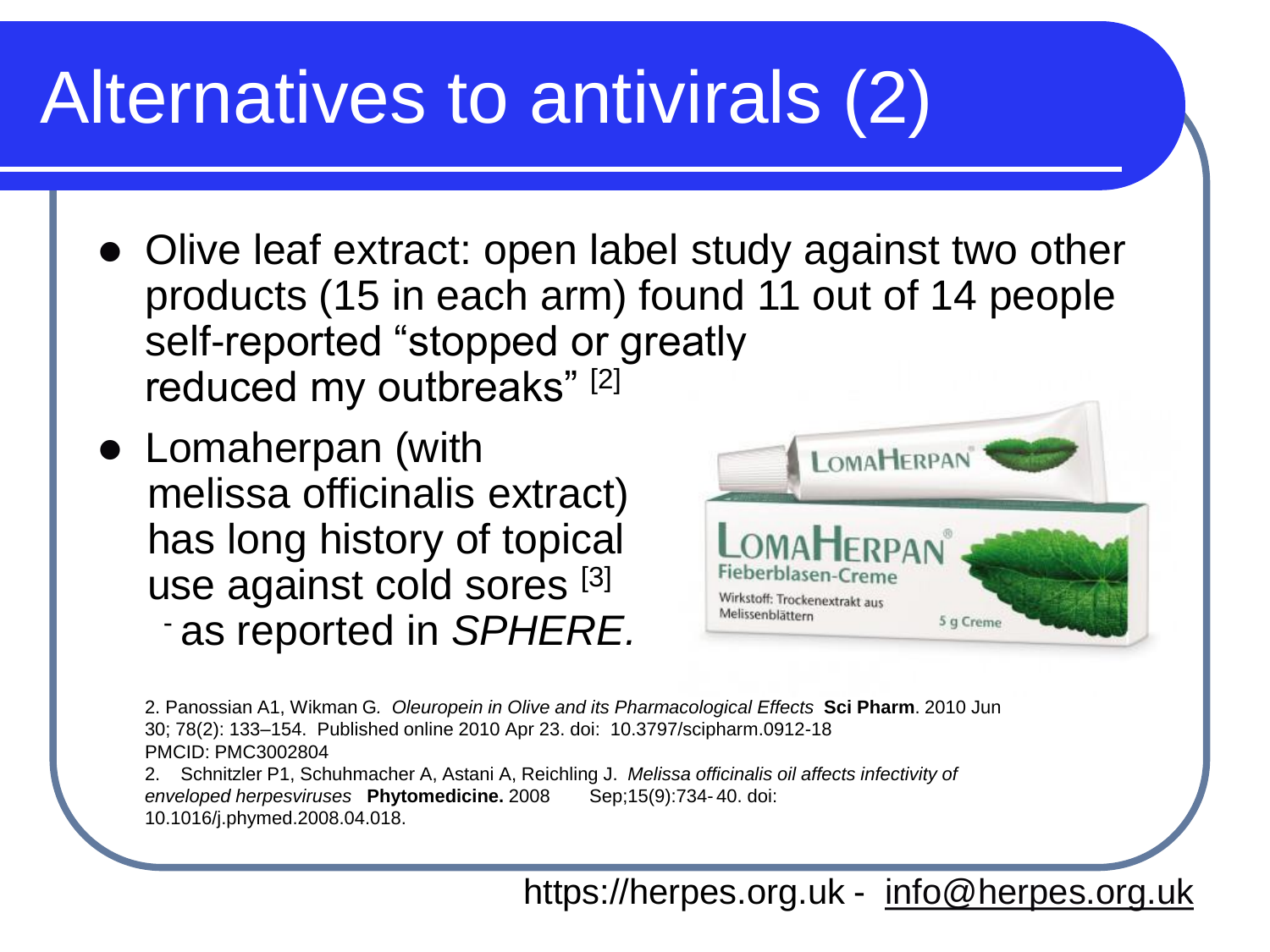# To remind you of this info…

For you > *"Helping you to Help your Herpes Patients"*  – a crib card for you: bullet points of what to say with patients. Download: https://herpes.org.uk/ professionalenquiries/ or email info@herpes.org.uk

#### **Helping you to Help your Herpes Patients**

For staff: if you have any questions, or want cards, posters or leaflets: 020 7607 9661 Patients' helpline: 0845 123 2305

#### Do say to your patients:

- . 'Cold sore lower down' get away from the stigma of 'herpes' (1)
- . Not serious symptoms heal with or without treatment, just like a cold - for almost everyone it's just a minor skin condition (8)
- It may come back, but many people get symptoms only once - a recurrence is not inevitable. <sup>61</sup>
- . It's common: by age 25 around 10% have HSV2, more than 6 million UK adults. (ii)
	- a And about 70% have at least one type mostly without symptoms.
- . Some people get first symptoms years after infection <sup>in</sup> so:

You won't necessarily have got it from the one you are with. This is the 'cheater's charter': "I've been told I could have caught it long before I met you."

- · Only 1 person in 3 notices symptoms and gets diagnosed. <sup>11</sup>
- . It's not spread around the body once the primary is over. <sup>111</sup>
- . Partners with same type rarely reinfect each other. (8)
- . Two virus types either type can be caught anywhere, but -
- Most people only catch one type (7) ×.
- a flach type gives partial protection against the other [1]
- . If you hear or read anything scary, it will be wrong or misleadingly stated get in touch or ask the HVA helpline. <sup>[8]</sup>
- · Here's a patient card/leaflet/GUIDE booklet.

#### Don't say to your patients:

- . Incurable often thought to mean the same as 'fatal."
- Attack (it's not a heart attack or terrorist attack!) say recurrence.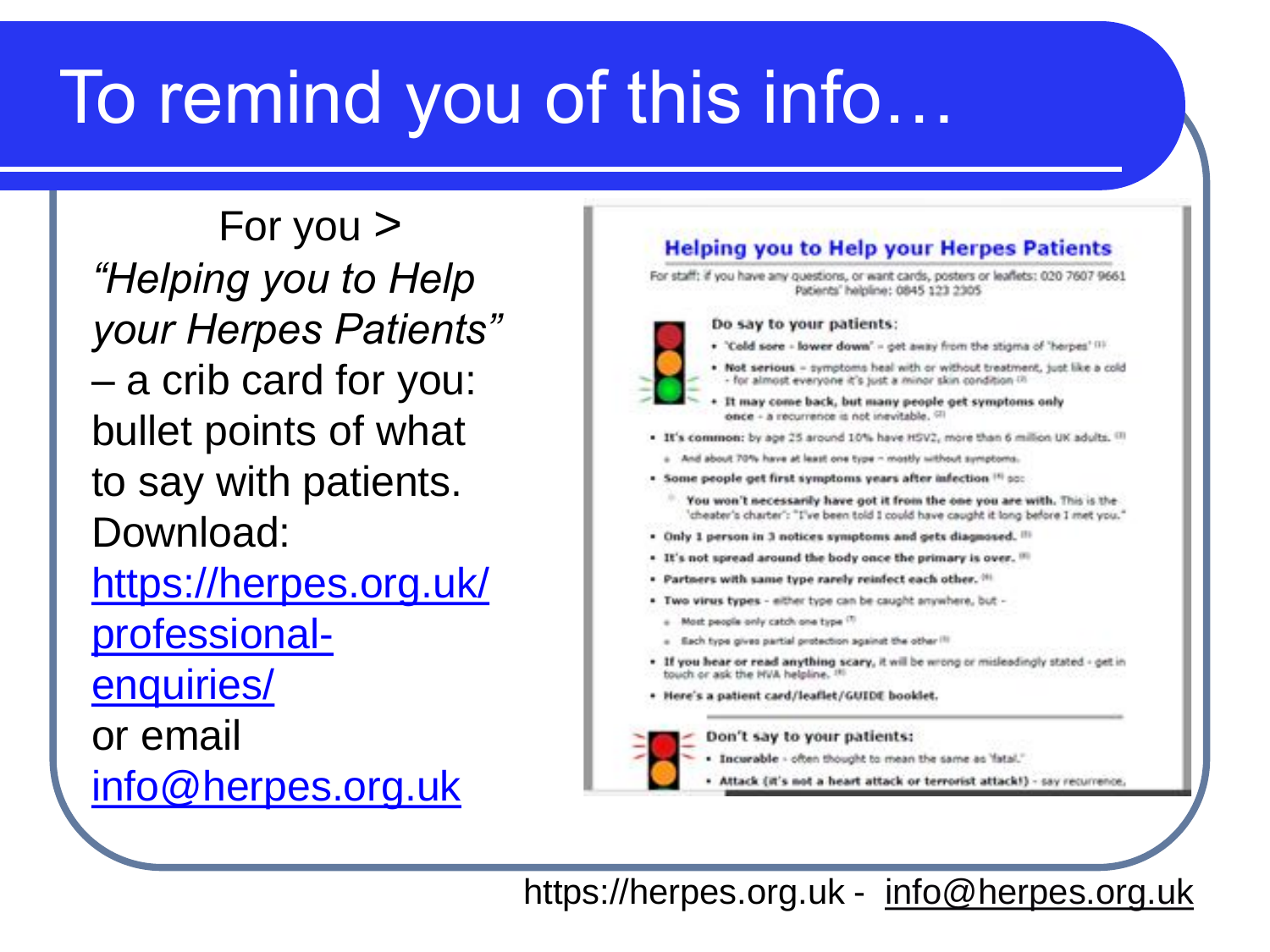## What we'd like you to do (1)

- ⚫ Offer **pain advice**: lidocaine 5%, well-wrapped ice bag, cold wet tea bags, usual painkillers (with codeine?)
- ⚫ Aciclovir for those who need it.
- ⚫ Warn patients: when stopping prophylaxis an outbreak 4-5 days later is not an indication of future frequency.
- ⚫ Maybe: mention the RVx vaccine trial: starting soon in west London. Phase 0/1 with a live attenuated virus vaccine. 100 patients; having lots of outbreaks; fares and a fee paid. Email [info@herpes.org.uk](mailto:info@herpes.org.uk) for protocol.
- ⚫ Give them our details, in case they have more questions…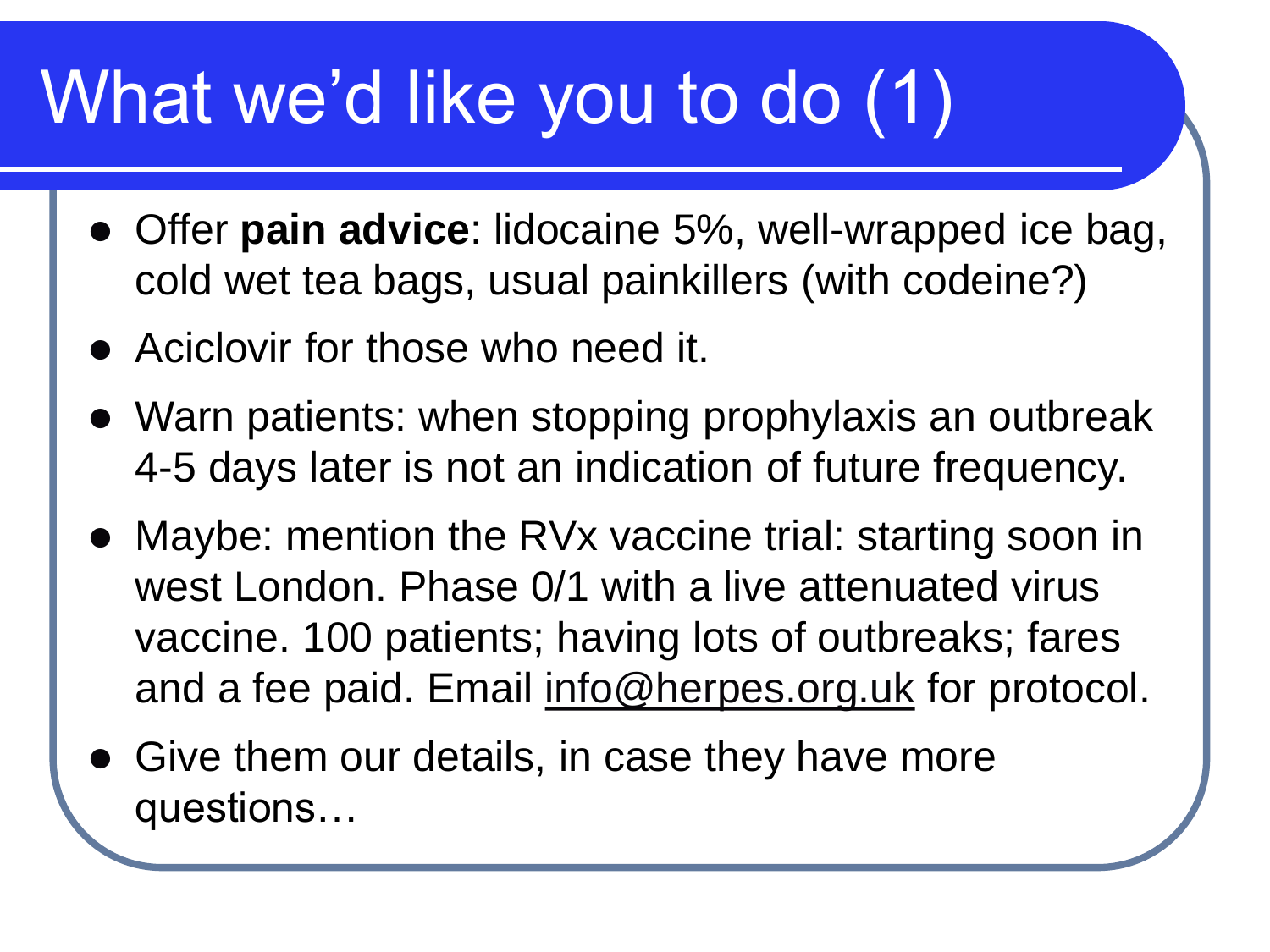# What we'd like you to do (2)

Provide the HVA's website and helpline number: 0845 123 2305.

Give patients written information – they only remember a fraction of what they are told.

- True or False leaflets for the waiting room racks
- HVA patient cards